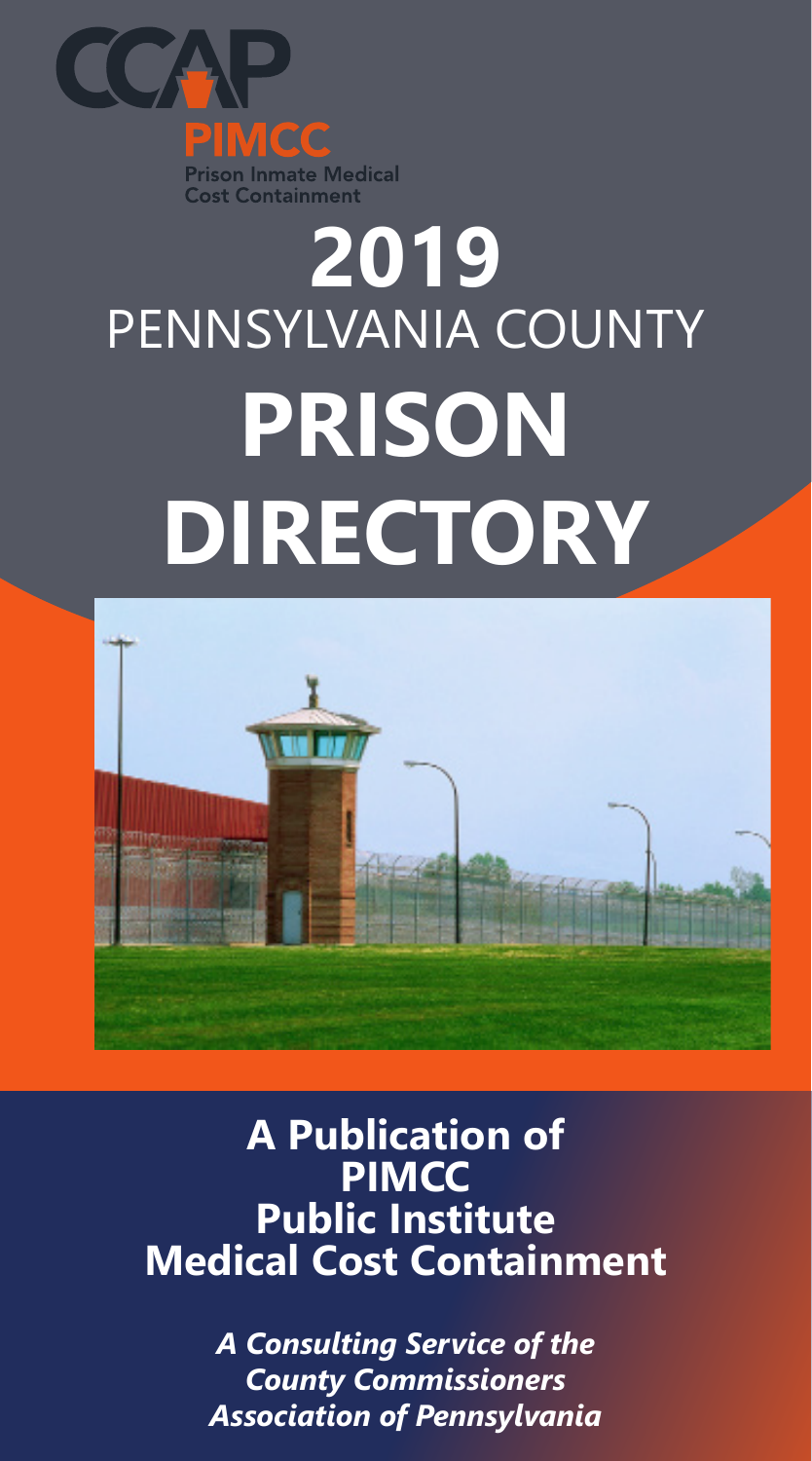# **About PIMCC**

**The County Commissioners Association of**<br> **Pennsylvania (CCAP) has offered counties a way thelp control the expense of providing necessary<br>
medical care, while still delivering quality medical care.** Pennsylvania (CCAP) has offered counties a way to help control the expense of providing necessary

**PIMCC –** Prison Inmate Medical Cost Containment is a medical cost management and educational program dedicated to assisting county jails with the cost effective management of all costs relating to jail inmate medical expenses. PIMCC's overall goal is to train, educate and provide a quality managed care program that allows the county to choose a unique medical cost saving program. Since its implementation PIMCC has offered participating counties a unique service that has resulted in new policies and procedures, improved negotiated contracts with medical providers, and cost savings on a variety of medical services, especially on the cost of inmate medications (prescription and nonprescription).

**PIMCC –** Public Institution Medical Cost Containment is available to other county facilities. In June 2002 the PIMCC Board approved the availability for a Public Institution Medical Cost Containment Program and in 2007 expanded the Program to privatized prison facilities in the Associate Program. The PIMCC Associate Program will provide a la carte services to counties that want medical audit and contract management services.

**Cost Management Plus, Inc.,** in conjunction with CCAP Insurance Programs, is the primary administrator for the PIMCC Programs.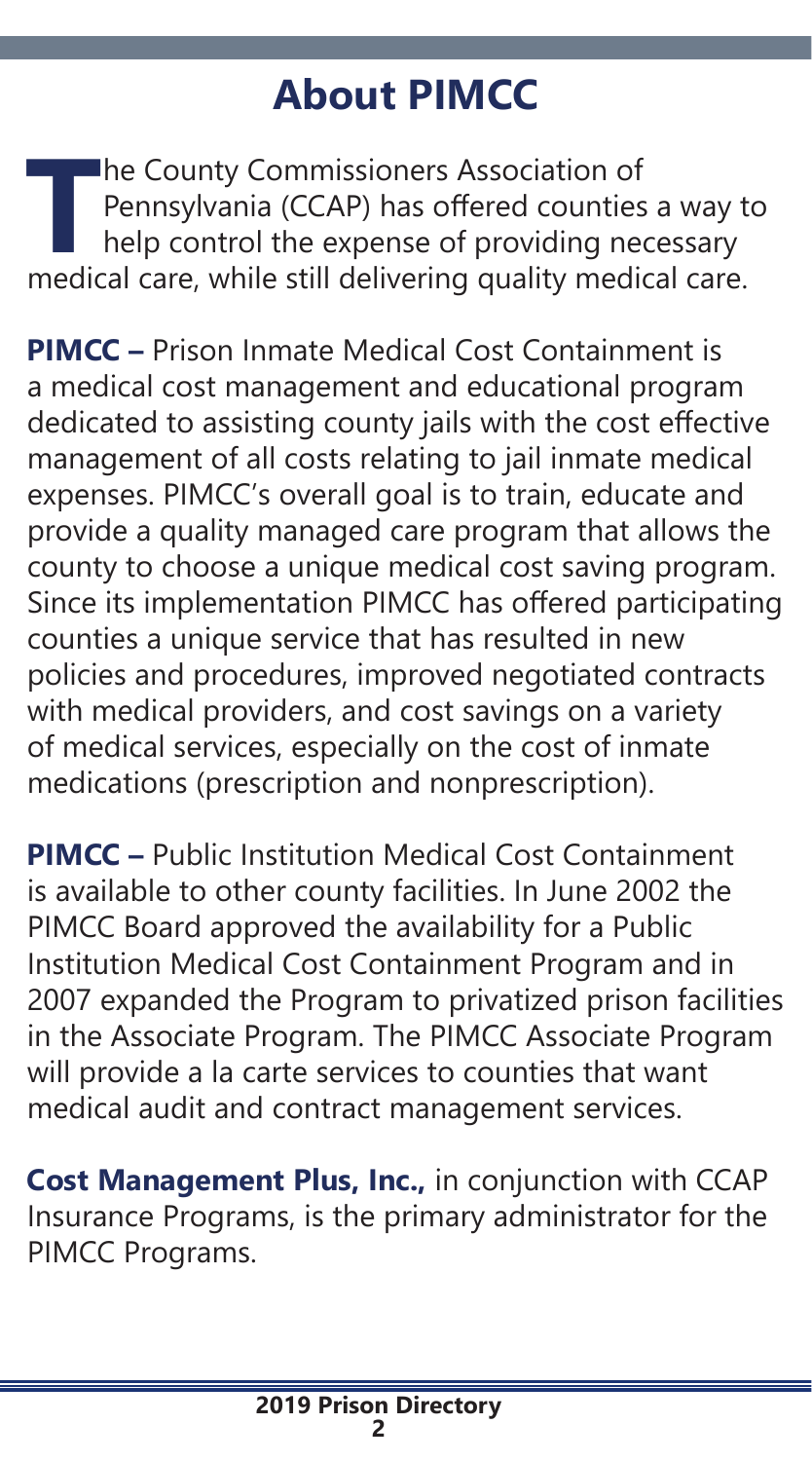# **Adams County Adult Correctional Complex**

45 Major Bell Ln Gettysburg, PA 17325-8265 **(717) 334-7671** FAX (717) 338-3418

# **Acting Warden Katy Hileman** *khileman@adamscounty.us*

TBA, Deputy Warden Dzung Luong, Director of Accreditation & Training Alyssa Harris, Business Manager Robert Stevens, Director of Treatment Services

#### **Governing Authority and Contact:**

Adams County Board of Inspectors Randy Phiel, DA, Co-Chairperson Jim Martin, Commissioner, Co-Chairperson

# **Allegheny County Jail**

950 2nd Ave Pittsburgh, PA 15219-3100 **(412) 350-2000** FAX (412) 350-2186

#### **Warden Orlando Harper** *orlando.harper@alleghenycounty.us*

David Zetwo, Chief Deputy Warden Laura Williams, Chief Deputy Warden Jason Beasom, Deputy Warden Matthew Kohler, Major Adam Smith, Major Jack Vanchieri, Major

#### **Governing Authority and Contact:**

Allegheny County Jail Oversight Board Honorable Jill E. Rangos, Judge, Chairperson

#### **2019 Prison Directory 3**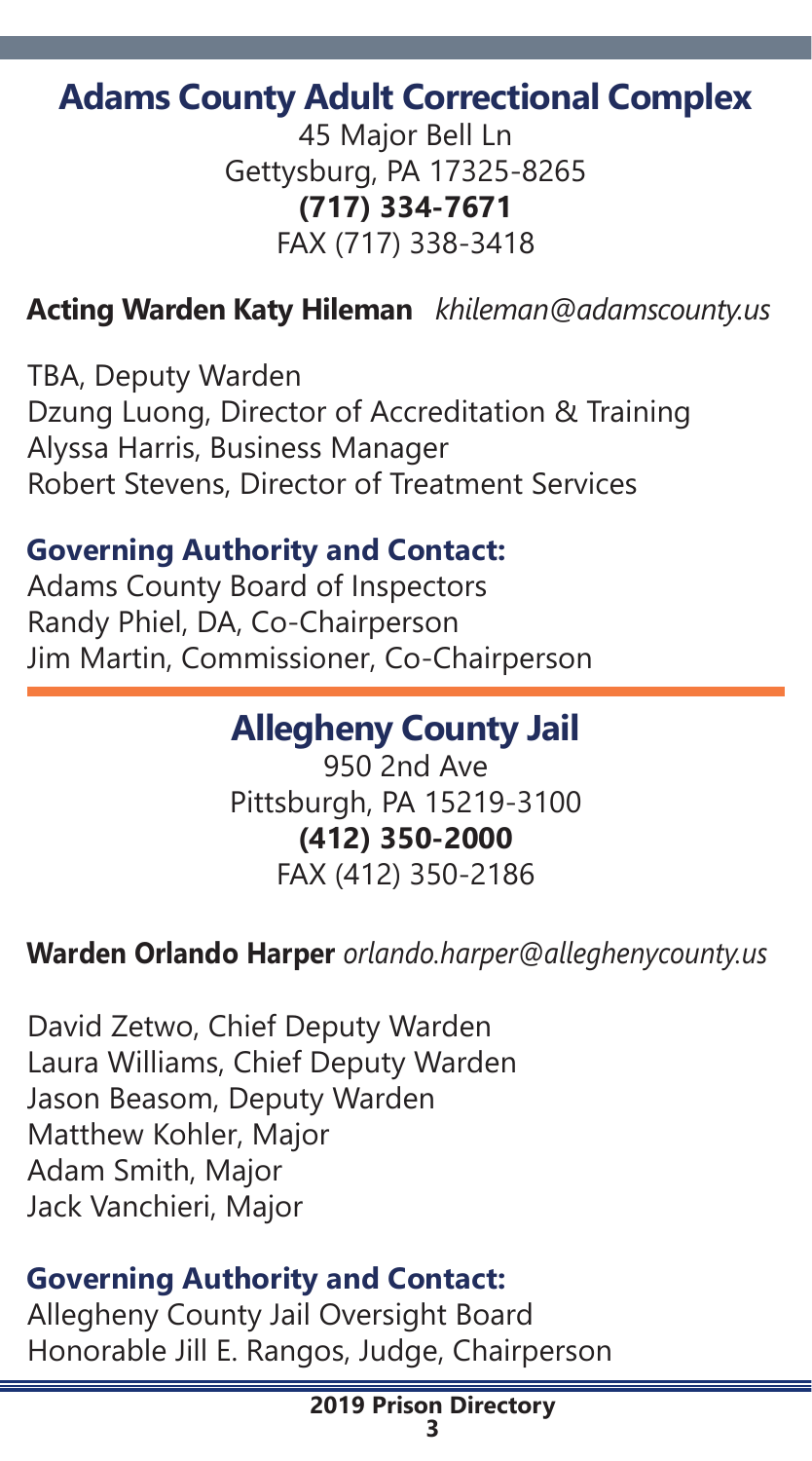# **Armstrong County Jail**

171 Staleys Courts Rd Kittanning, PA 16201-3709 **(724) 545-9222** FAX (724) 545-9245

**Warden Phillip Shaffer** *pmshaffer@co.armstrong.pa.us*

Doug McCully, Deputy Warden

# **Governing Authority and Contact:**

Armstrong County Jail Prison Board William Rupert, Commissioner

# **Beaver County Prison**

6000 Woodlawn Blvd Aliquippa, PA 15001-2482 **(724) 378-8177** FAX (724) 378-5812

## **Warden William Schouppe**

*wschouppe@beavercountypa.gov*

Ethel White, Deputy Warden

## **Governing Authority and Contact:**

Beaver County Prison Board Daniel Camp, Chairman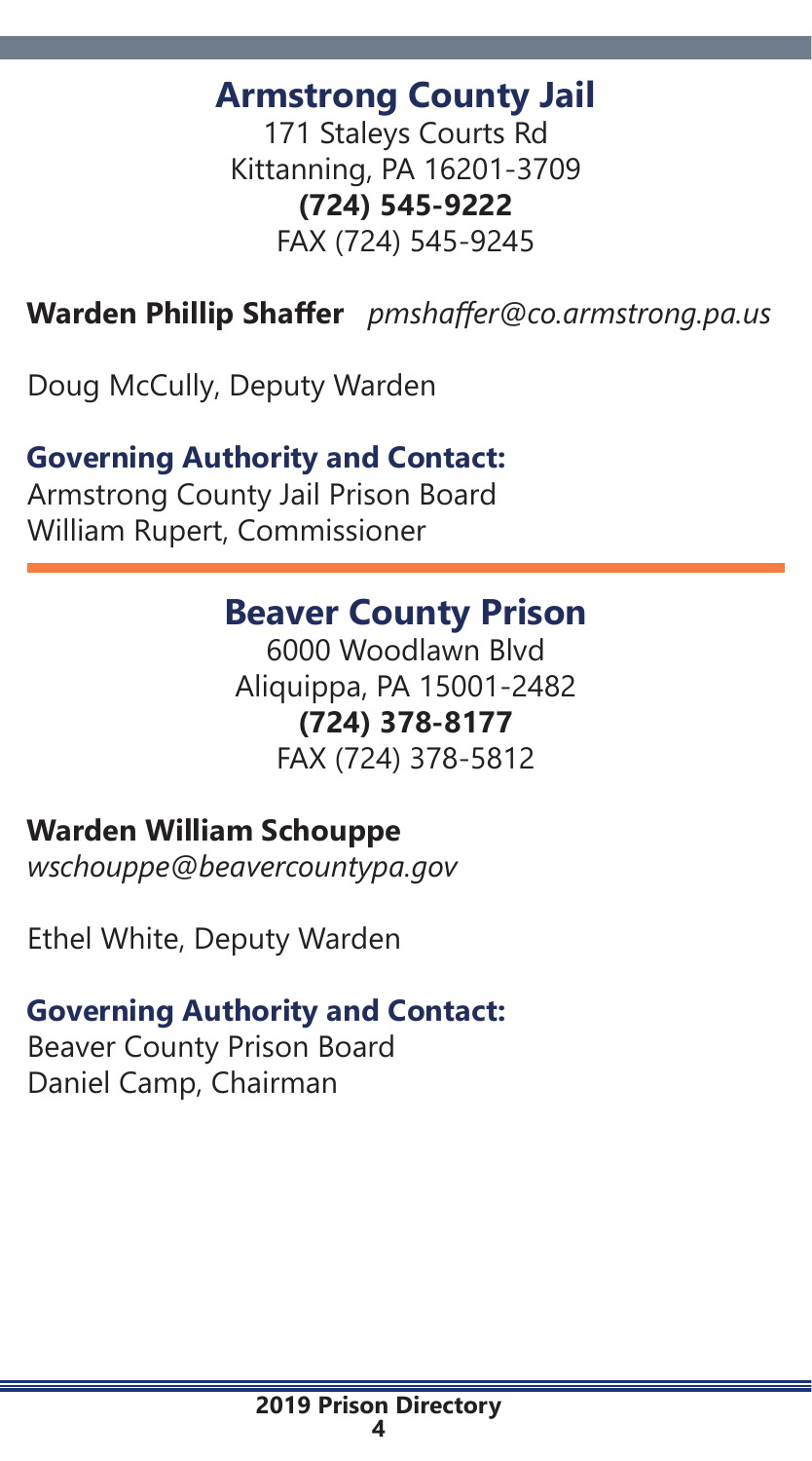# **Bedford County Jail**

425 Imlertown Rd, Ste 1 Bedford, PA 15522-8437 **(814) 623-2955** FAX (814) 624-2649

## **Warden Troy Nelson** *tnelson@bedfordcountypa.org*

Jason Moore, Deputy Warden of Administration Rocky Bernazzoli, Deputy Warden of Operations

#### **Governing Authority and Contact:**

Bedford County Prison Board Charwin Reichelderfer, Sheriff, Chairman

# **Berks County Jail System**

1287 County Welfare Rd Leesport, PA 19533-9197 **(610) 208-4800** FAX (610) 376-0956

#### **Warden Janine L. Quigley, CJM**

*jquigley@countyofberks.com*

Jeffrey Smith, Chief Deputy Warden, Custody Stephanie Smith, Deputy Warden for Treatment TBA, Deputy Warden for Operations

#### **Governing Authority and Contact:**

Berks County Prison Board Kevin Barnhardt, Commissioner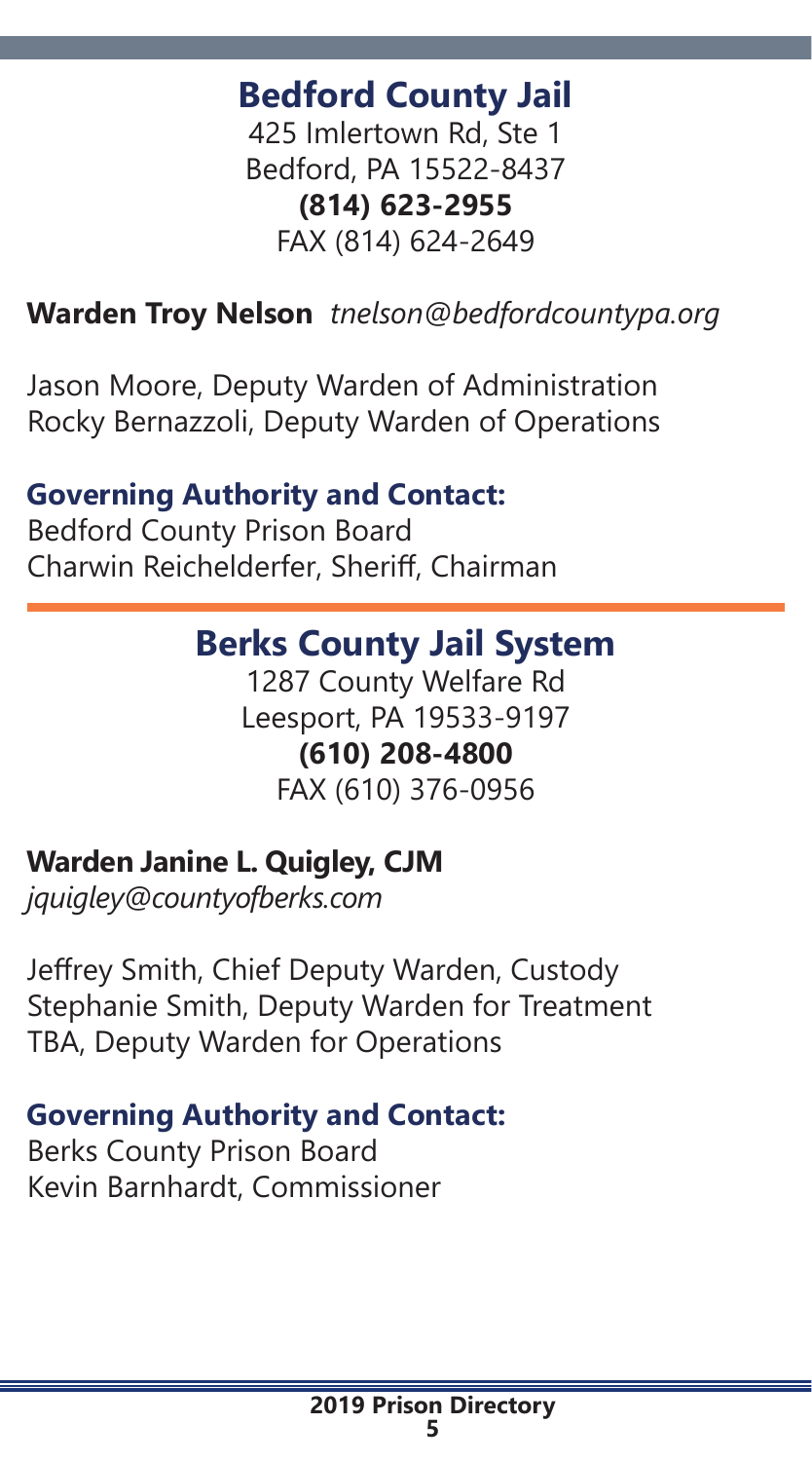# **Blair County Prison**

419 Market Square Alley Hollidaysburg, PA 16648-1872 **(814) 693-3155** FAX (814) 695-0101

#### **Warden Robert Marsh Jr., PsyD.** *bmarsh@blairco.org*

Randy L. Pollock, Deputy Warden of Operations Abbie L. Tate, Deputy Warden of Facility Services

#### **Governing Authority and Contact:**

Blair County Prison Board Honorable Judge Daniel Milliron, Chairman

# **Bradford County Correctional Facility**

15927 Route 6 Troy, PA 16947-9440 **(570) 297-5047** FAX (570) 297-4350

**Warden Don Stewart** *stewartd@bradfordco.org*

Pete Quattrini, Deputy Warden

#### **Governing Authority and Contact:**

Bradford County Prison Board Clinton Walters, Sheriff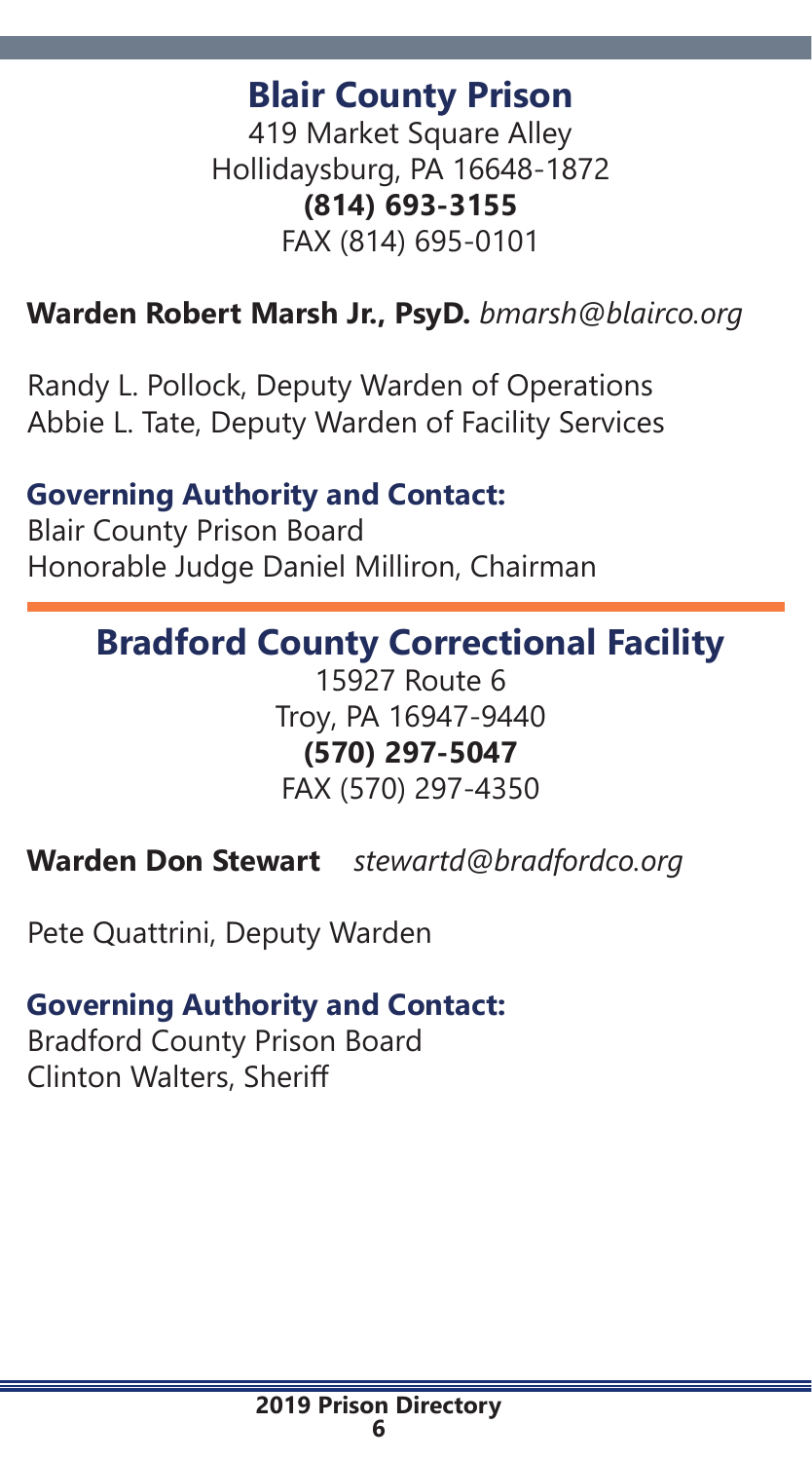# **Bucks County Correctional Facility**

1730 S Easton Rd Doylestown, PA 18901-2885 **(215) 345-3700** FAX (215) 345-3846

**Warden Paul K. Lagana** *pklagana@co.bucks.pa.us*

Clifton Mitchell, Deputy Warden Kelly Reed, Assistant Warden

# **Bucks County Department of Corrections**

1730 S Easton Rd Doylestown, PA 18901-2885 **(215) 340-8484** FAX (215) 340-8485

#### **Christopher A. Pirolli, Director of Corrections**

*capirolli@buckscounty.org*

Clarke Fulton, Deputy Director

#### **Governing Authority and Contact:**

Bucks County Prison Oversight Board Sean Ryan, Chairman

# **Bucks County Men/Womens CCC**

1730 S Easton Rd Doylestown, PA 18901-2885 **(215) 345-3900** FAX (215) 345-3371

**Kevin M. Rousset, Superintendent** *kmrousset@buckscounty.org*

David M. Galione, Deputy Superintendent

**2019 Prison Directory 7**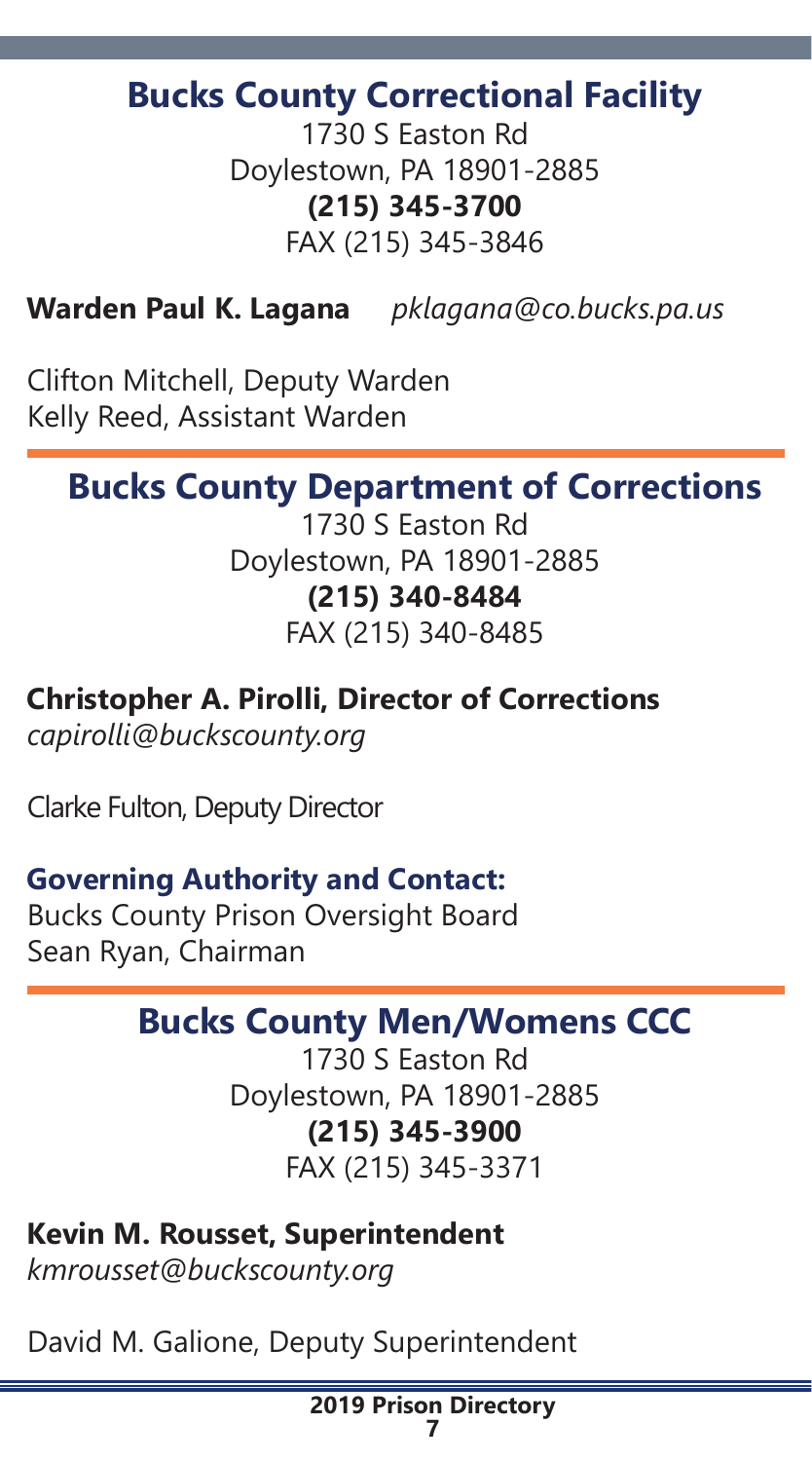# **Butler County Prison**

202 S Washington St Butler, PA 16001 **(724) 431-2184** FAX (724) 431-0443

# **Warden Joseph DeMore** *jdemore@co.butler.pa.us*

Beau Sneddon, Deputy Warden of Operations Jennifer Passarelli, Deputy Warden of Security/Treatment

#### **Governing Authority and Contact:**

Butler County Prison Board Michael Slupe, Chairman

# **Cambria County Prison**

425 Manor Dr Ebensburg, PA 15931-4917 **(814) 472-7330** FAX (814) 472-1367

#### **Warden Christian Smith** *csmith@co.cambria.pa.us*

Bill Patterson, First Deputy Warden Craig Descavish, Second Deputy Warden George Rozum, Captain of Security

#### **Governing Authority and Contact:**

Cambria County Prison Board Bob Kolar, Sheriff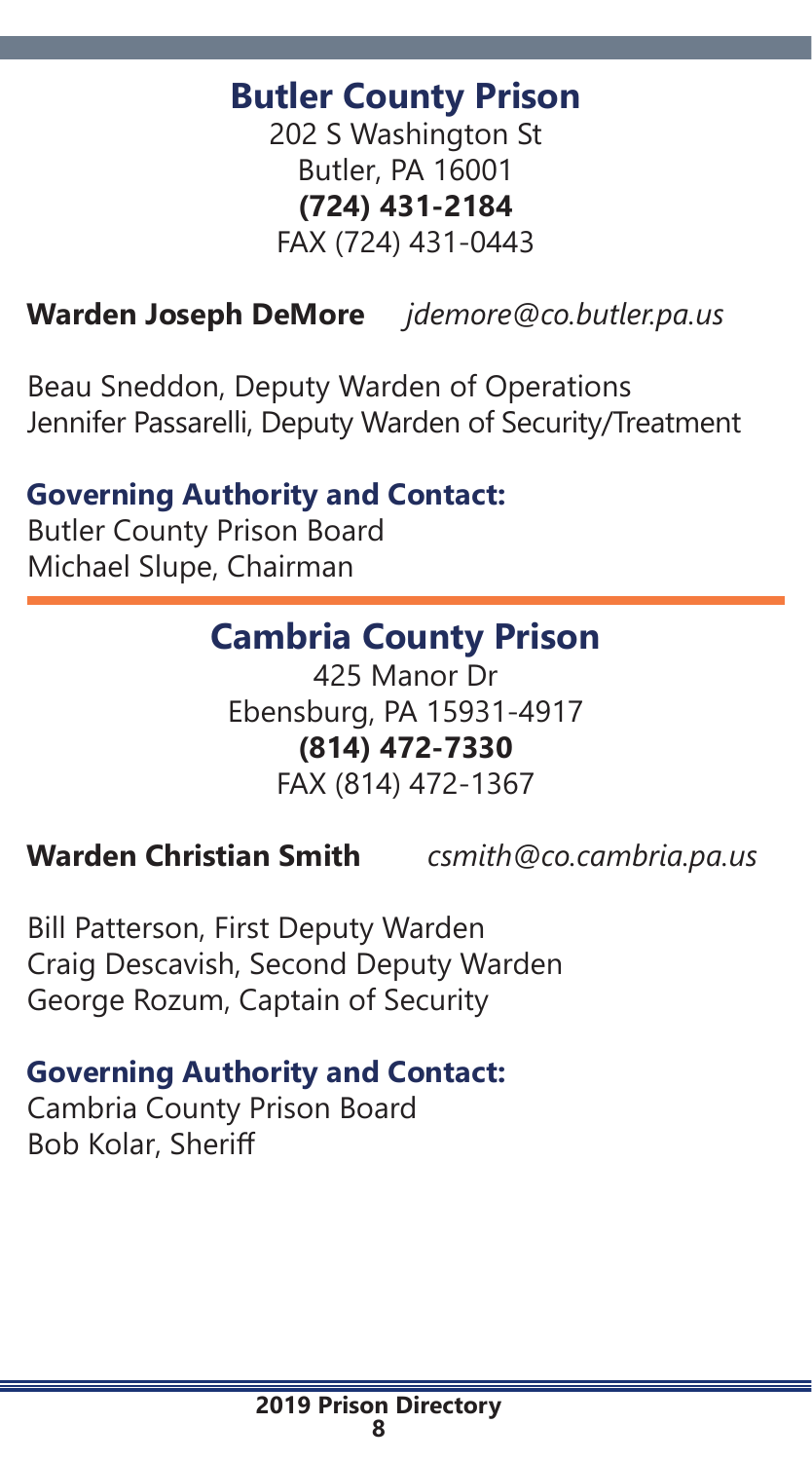# **Carbon County Correctional Facility**

331 Broad St Nesquehoning, PA 18240-1801 **(570) 325-2211** FAX (570) 325-5212

#### **Warden Timothy Fritz** *cccfwardn@ptd.net*

Ryan Long, Deputy Warden

#### **Governing Authority and Contact:**

Carbon County Prison Board Anthony Harvilla, Sheriff

# **Centre County Correctional Facility**

700 Rishel Hill Rd Bellefonte, PA 16823-8440 **(814) 355-6794** FAX (814) 548-1150

#### **Warden Christopher Schell** *caschell@centrecountypa.gov*

Melanie Gordon, CJM, CCE, Deputy Warden of Operations Glenn Irwin, Deputy Warden of Administration Jeffrey Hite, Director of Treatment

#### **Governing Authority and Contact:**

Centre County Board of Inspectors Michael Pipe, Commissioner, Chairman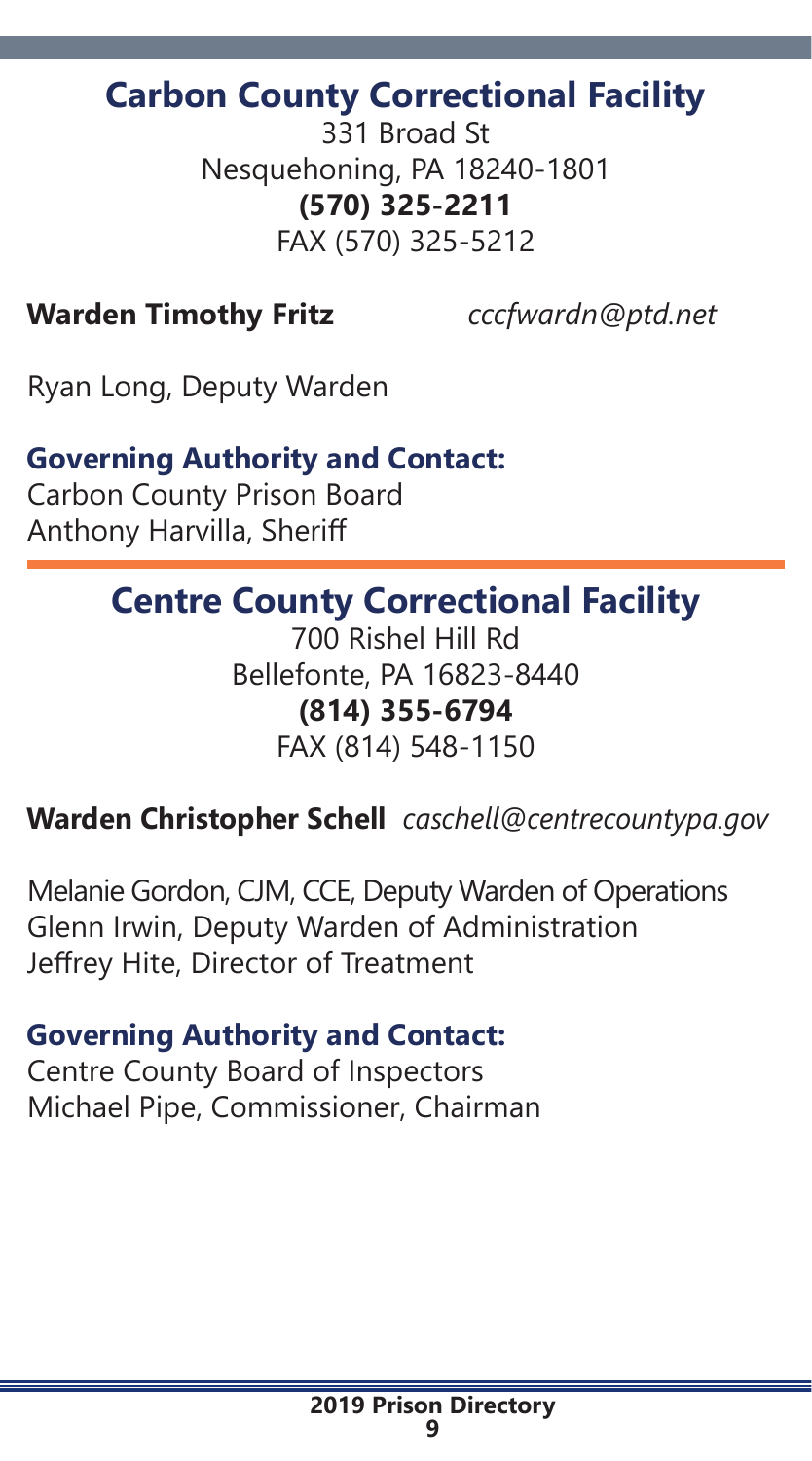# **Chester County Prison**

501 S Wawaset Rd West Chester, PA 19382-6762 **(610) 793-1510** FAX (610) 793-1483

#### **Warden D. Edward McFadden** *dmcfadden@chesco.org*

Gene Farina, Deputy Warden Ronald Phillips, Deputy Warden

## **Governing Authority and Contact:**

Chester County Prison Board Kathi Cozzone, Commissioner

# **Clarion County Prison**

309 Amsler Ave, Ste 2 Shippenville, PA 16254-4807 **(814) 226-9615** FAX (814) 226-1152

## **Warden Jeff Hornberger** *jhornberger@co.clarion.pa.us*

David Sprankle, Deputy Warden

#### **Governing Authority and Contact:**

Clarion County Prison Board Wayne Brosius, Commissioner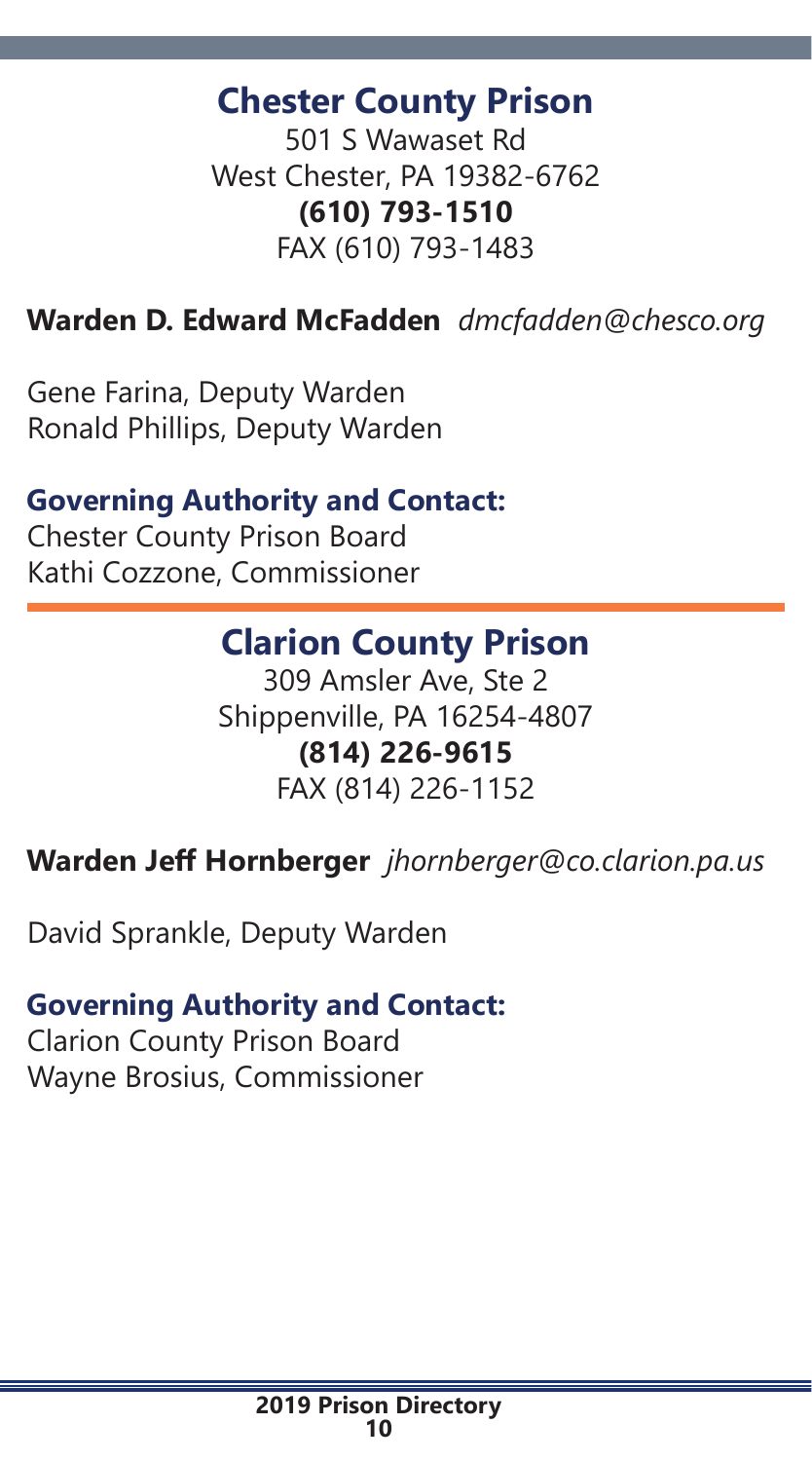# **Clearfield County Prison**

115 21st St Clearfield, PA 16830-3216 **(814) 765-7891** FAX (814) 765-5637

**Warden Greg Collins** *gcollins@clearfieldco.org*

James Mitchley, Deputy Warden for Operations Zachary Murone, Deputy Warden of Programs

#### **Governing Authority and Contact:**

Clearfield County Prison Board Honorable Fredric J. Ammerman President Judge, Chairman

# **Clinton County Correctional Facility**

PO Box 419, 58 Pine Mtn Rd McElhattan, PA 17748-0419 **(570) 769-7680** FAX (570) 769-7637

## **Warden Angela Hoover** *ahoover@clintoncountypa.com*

Michael Kunes, Deputy Warden of Custody Jason Kormanic, Deputy Warden of Support Services

#### **Governing Authority and Contact:**

Clinton County Prison Board Paul Conklin, Commissioner, Chairman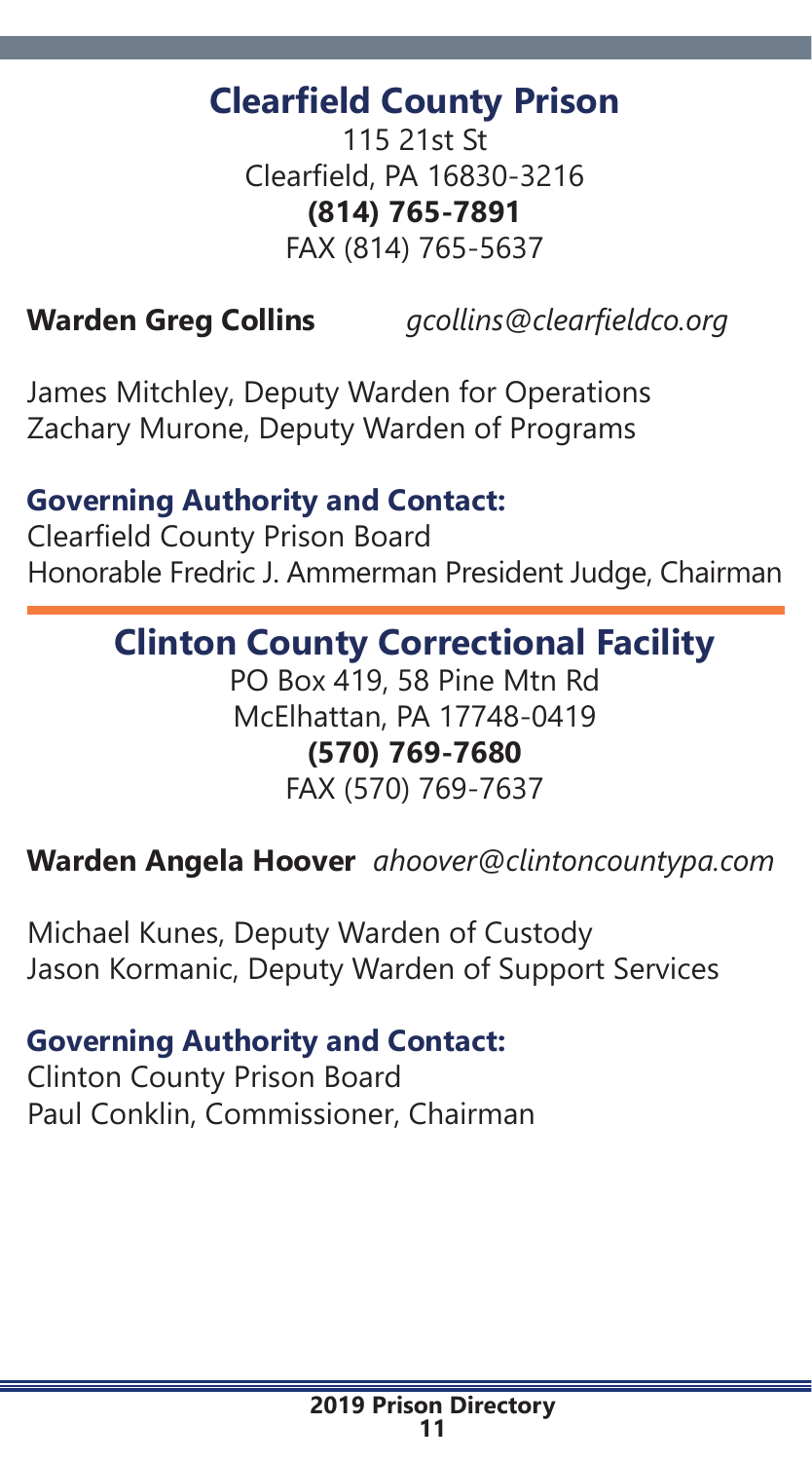# **Columbia County Prison**

721 Iron St Bloomsburg, PA 17815-2719 **(570) 784-4815** FAX (570) 784-8837

**Warden David Varano** *dvarano@columbiapa.org*

George Nye, Deputy Warden

#### **Governing Authority and Contact:**

Columbia County Prison Board David Kovach, Commissioner

# **Crawford County Correctional Facility**

2100 Independence Dr Saegertown, PA 16433-5040 **(814) 763-1190** FAX (814) 763-1101

# **Warden Kenneth D. Saulsbery**

*ksaulsbery@co.crawford.pa.us* 

Jack Greenfield, Deputy Warden

#### **Governing Authority and Contact:**

Crawford County Board of Jail Inspectors Francis Schultz, District Attorney, Chairman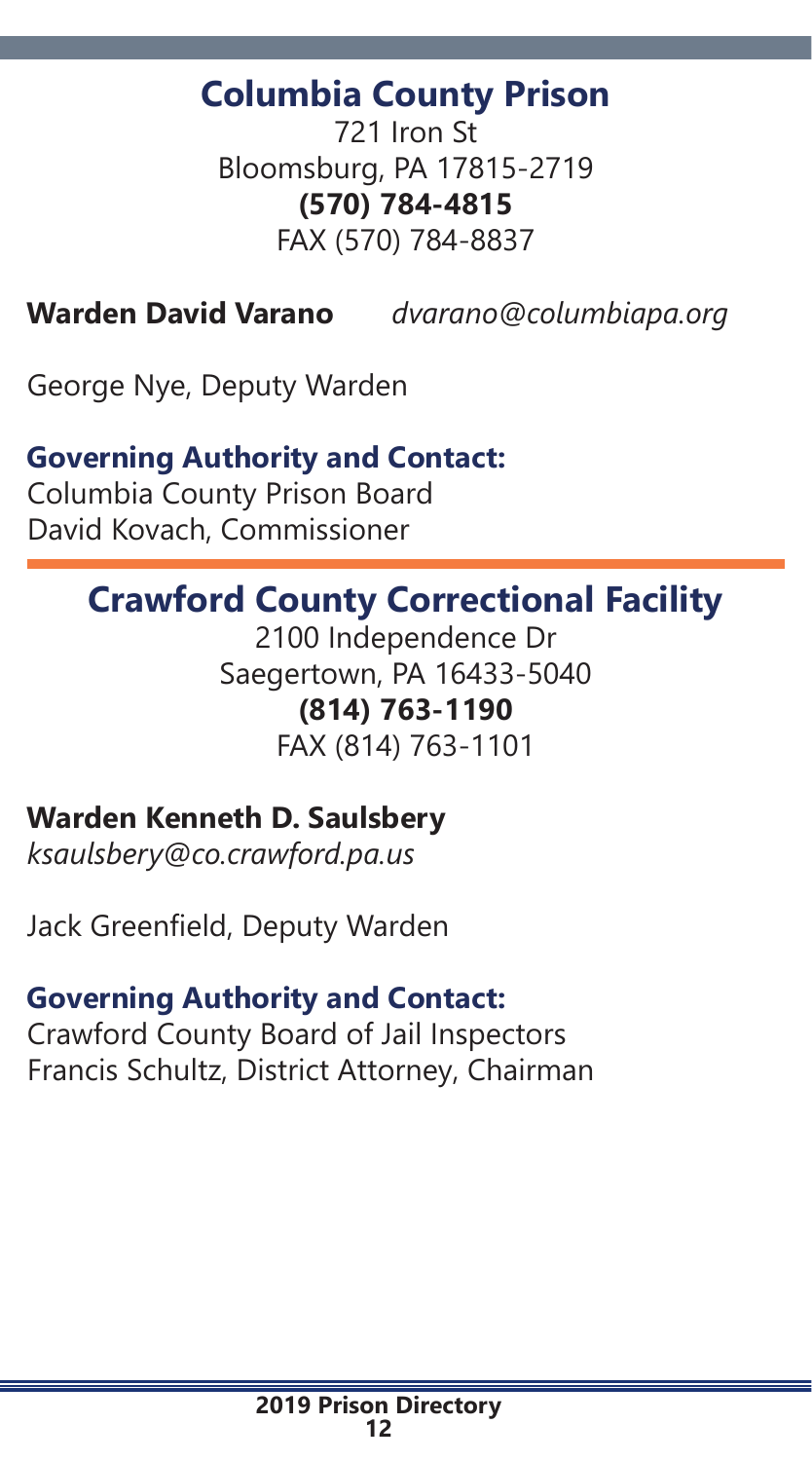# **Cumberland County Prison**

1101 Claremont Rd Carlisle, PA 17015-8561 **(717) 245-8787** FAX (717) 240-6593

#### **Warden Travis Shenk** *tshenk@ccpa.net*

Rebekah Finkey, Deputy Warden of Treatment TBA, Deputy Warden of Security Janet Kreider Scott, Deputy Warden of Operations

# **Governing Authority and Contact:**

Cumberland County Prison Board Alfred Whitcomb, Controller

# **Dauphin County Prison**

501 Mall Rd Harrisburg, PA 17111-1202 **(717) 780-6800** FAX (717) 558-8825

**Warden Brian Clark** *bclark@dauphinc.org*

Elizabeth Nichols, Deputy Warden for Treatment Vacant, Deputy Warden for Security

## **Governing Authority and Contact:**

Dauphin County Prison Board of Inspectors Jeff Haste, Commissioner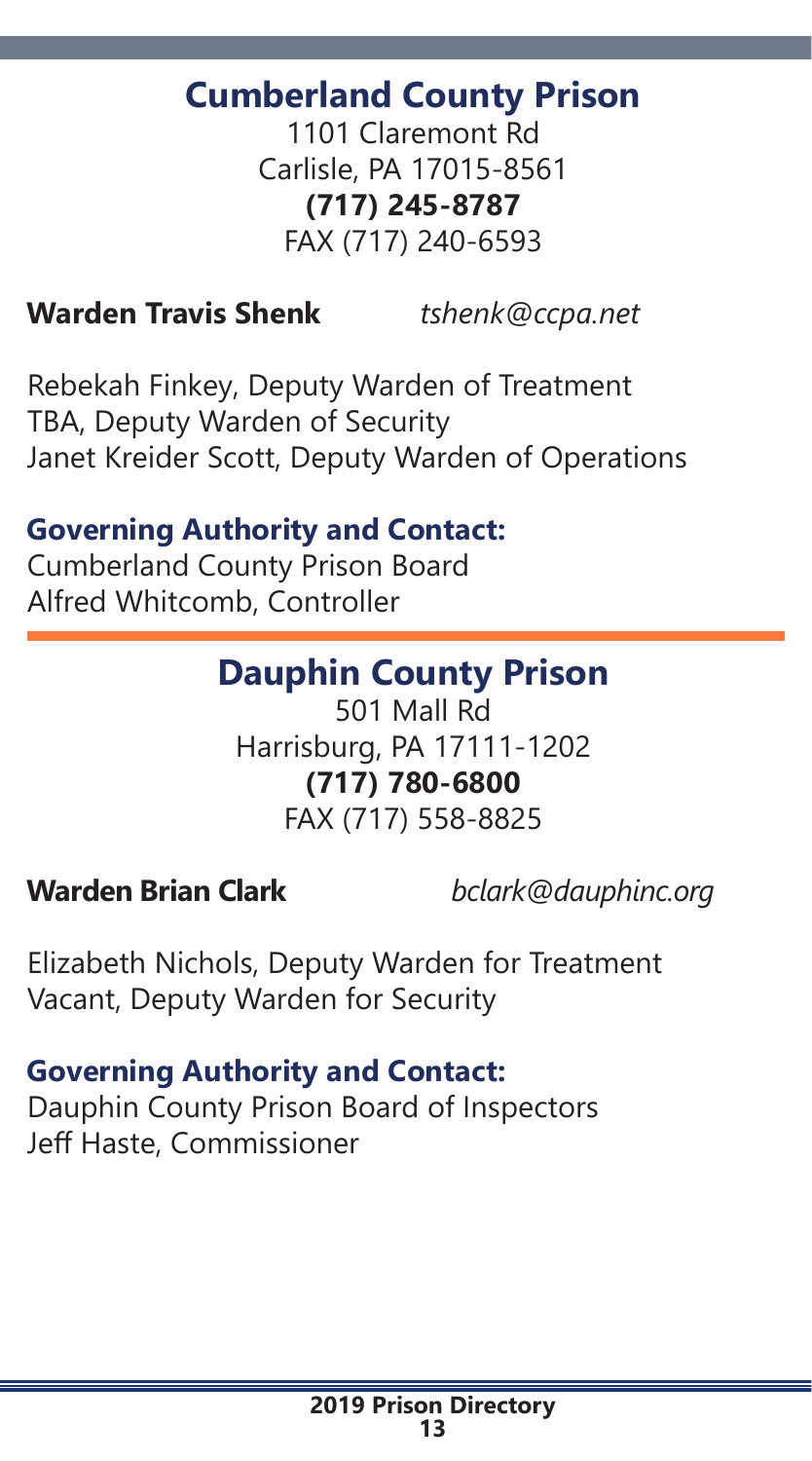# **Delaware County Prison**

PO Box 23, 500 Cheyney Rd Thornton, PA 19373-0023 **(610) 361-3200** FAX (610) 361-9689

**Warden David Byrne** *david.byrne@cecintl.com* 

Mario Colucci, Deputy Warden for Security James Mattera, Asst. Warden of Records/Release

#### **Governing Authority and Contact:**

Delaware County Board of Prison Inspections John A. Reilly Jr., Superintendent John Hosier, President

# **Elk County Prison**

225 Center St Ridgway, PA 15853-0448 **(814) 776-5342** FAX (814) 772-7753

# **Warden Greg Gebauer** *ggebauer@countyofelkpa.com*

Edward Warmbrodt, Deputy Warden *ewarmbrodt@countyofelkpa.com*

## **Governing Authority and Contact:**

Elk County Prison Board Dan Freeburg, Commissioner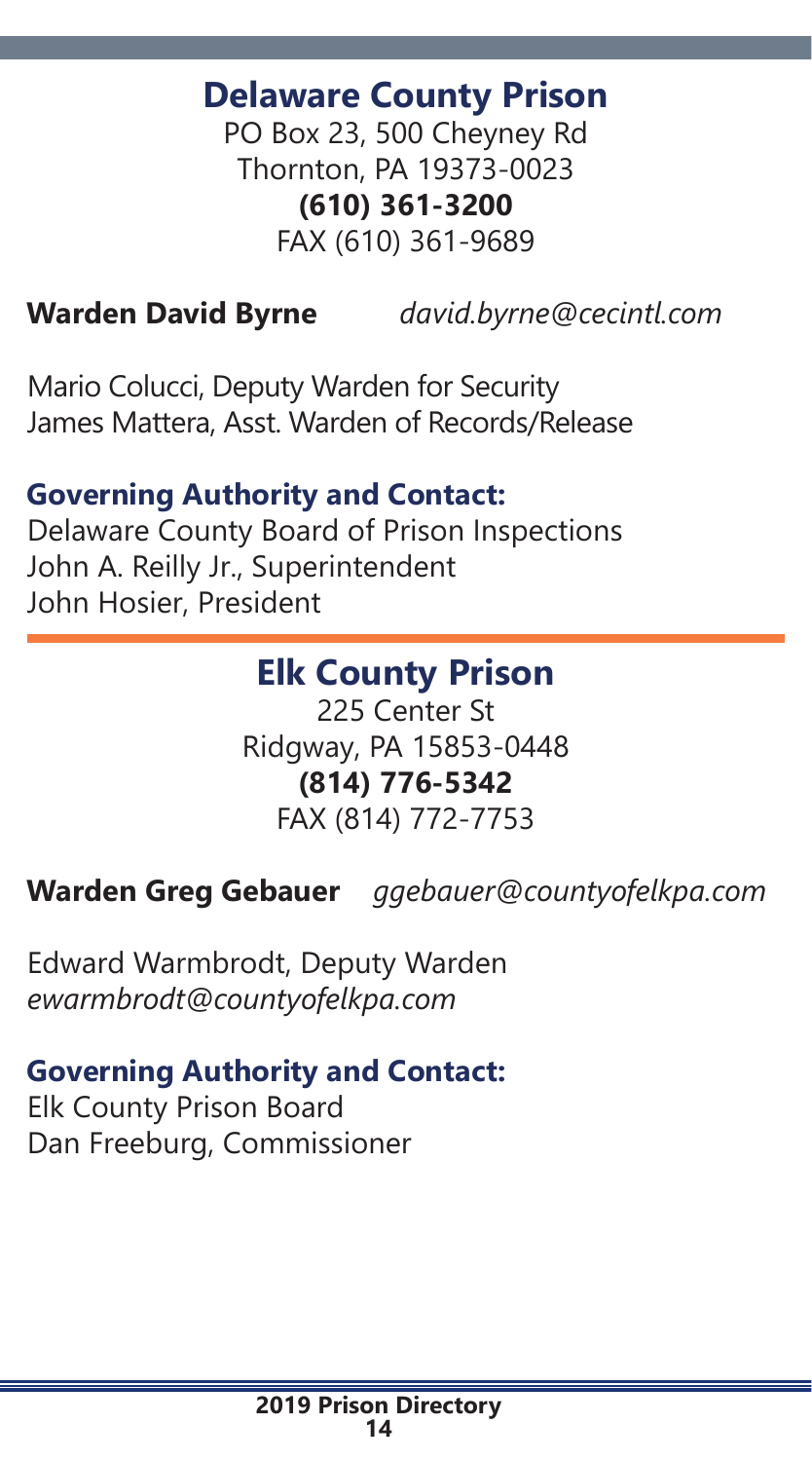# **Erie County Prison**

1618 Ash St Erie, PA 16503-2168 **(814) 451-7500** FAX (814) 451-7520

# **Warden Kevin Sutter** *ksutter@eriecountypa.gov*

Michael Holman, Deputy Warden of Operations Gary Seymour, Deputy Warden of Safety & Security Ronald Bryant, Deputy Warden of Programming Lt. Faith Houghton, Training Coordinator

#### **Governing Authority Contact**

Kathy Dahlkemper, County Executive

# **Fayette County Prison**

12 Court St Uniontown, PA 15401-3502 **(724) 430-1222** FAX (724) 430-3059

## **Warden Jeffrey Myers** *jeffmyers@fayettepa.org*

Barry Croftcheck, Director of Inmate Welfare Michael Zavada, Deputy Warden of Security John Lenkey, Major

#### **Governing Authority and Contact:**

Fayette County Prison Board of Inspectors James Custer, Sheriff, Chairman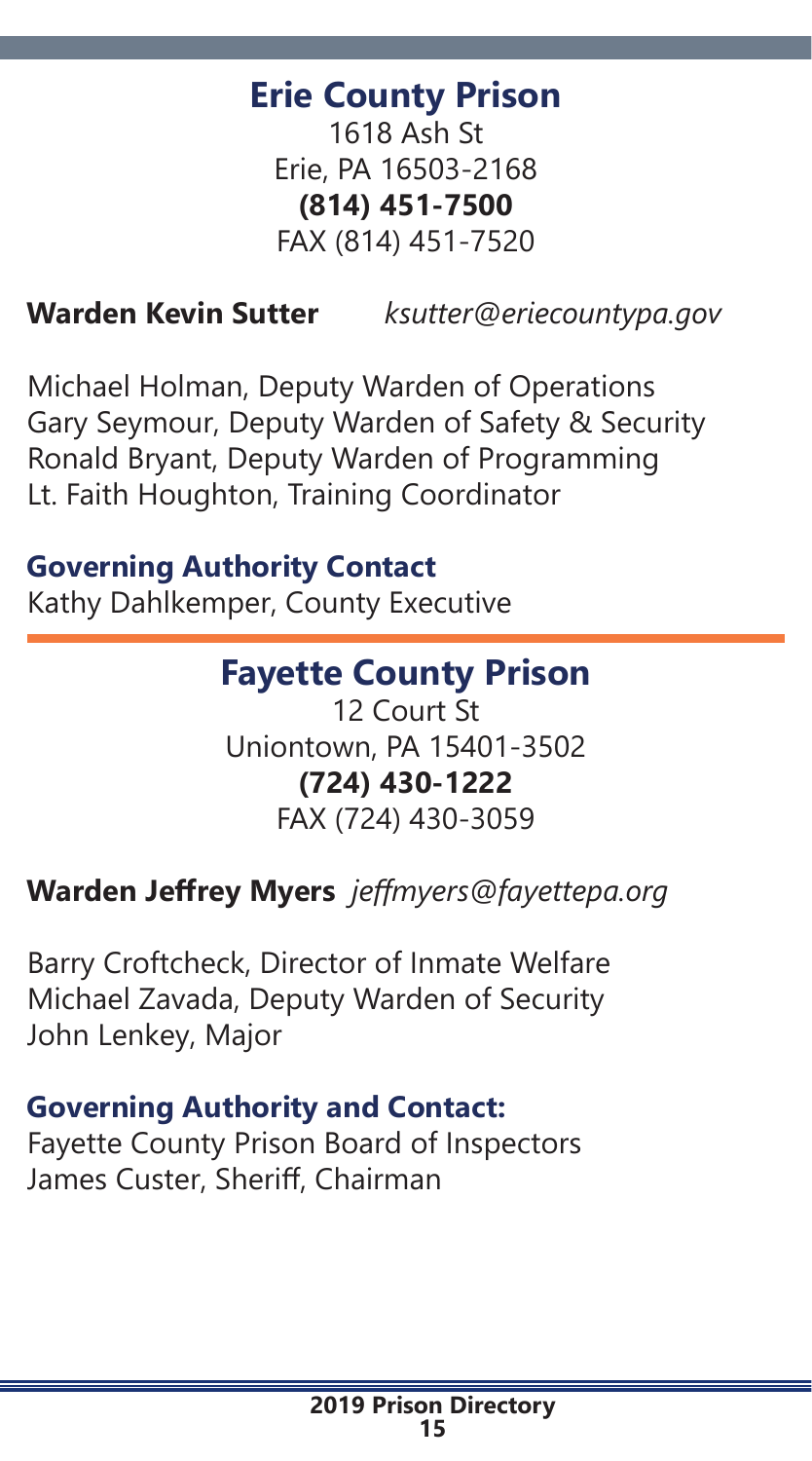# **Franklin County Jail**

1804 Opportunity Ave Chambersburg, PA 17201-7841 **(717) 264-9513** FAX (717) 264-2664

# **Warden William D. Bechtold**

*wdbechtold@franklincountypa.gov*

Michelle Weller, Deputy Warden of Inmate Services James Sullen, Deputy Warden of Operations

#### **Governing Authority and Contact:**

Franklin County Prison Board Robert Thomas, Commissioner

# **Greene County Prison**

855 Rolling Meadows Rd Waynesburg, PA 15370-6727 **(724) 627-7780** FAX (724) 852-2536

**Warden John Kingston** *jkingston@co.greene.pa.us*

Michael Kraus, Deputy Warden

#### **Governing Authority and Contact:**

Greene County Prison Board Archie Trader, Commissioner, Chairman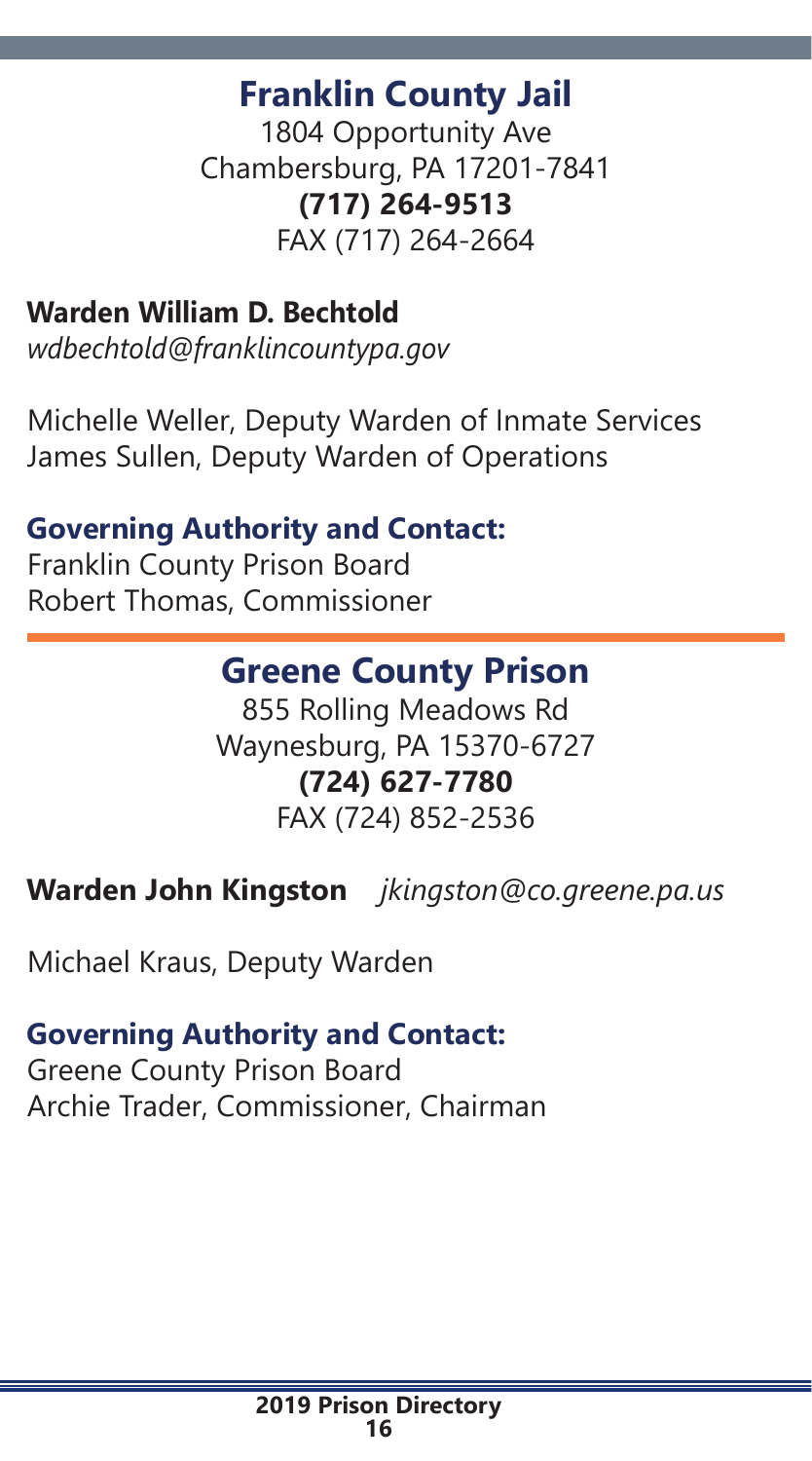# **Huntingdon County Jail**

300 Church St Huntingdon, PA 16652-1434 **(814) 643-2490** FAX (814) 642-8179

**Warden Duane Black** *diblack@huntingdoncounty.net*

Brad Glover, Deputy Warden

#### **Governing Authority and Contact:**

Huntingdon County Prison Board Mark Sather, Commissioner, Chairman

# **Indiana County Jail**

665 Hood School Rd Indiana, PA 15701-6506 **(724) 471-7500** FAX (724) 471-7303

#### **Warden Samuel Buzzinotti**

*sbuzzinotti@countyofindiana.org* 

Lori Hamilton, Deputy Warden of Operations Lesley Simmons, Deputy Warden of Facility Services

#### **Governing Authority and Contact:**

Indiana County Prison Board Robert Fyock, Sheriff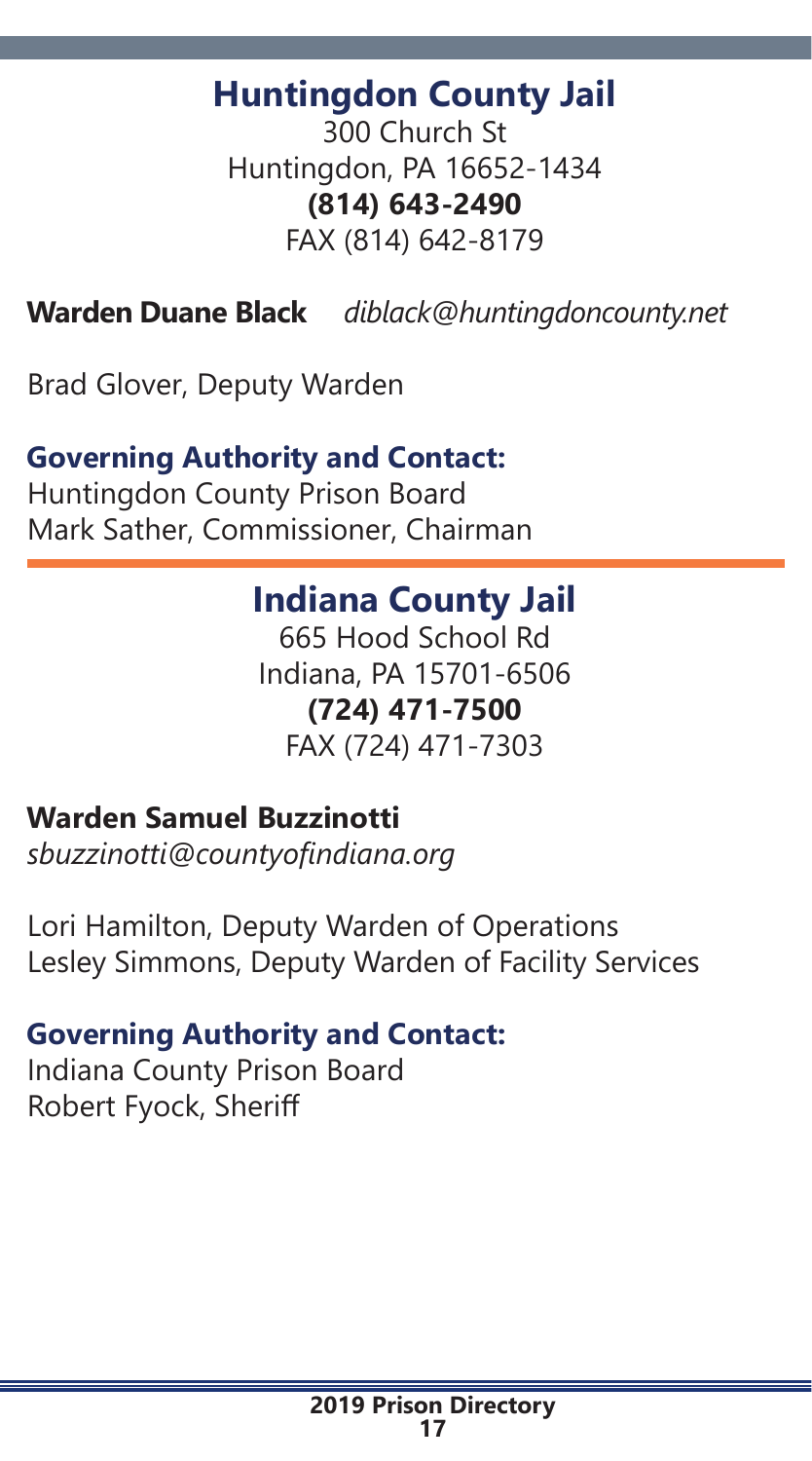# **Jefferson County Jail**

578 Service Center Rd Brookville, PA 15825-7166 **(814) 849-1933** FAX (814) 849-2144

**Warden Thomas Elbel** *telbel@jeffersoncountypa.com*

Dustin Myers, Deputy Warden

#### **Governing Authority and Contact:**

Jefferson County Jail Board of Inspectors John (Jack) Matson, Commissioner

# **Lackawanna County Prison**

1371 N Washington Ave Scranton, PA 18509-2840 **(570) 963-6639** FAX (570) 496-1745

**Warden Timothy Betti** *bettit@lackawannacounty.org*

Dave Langan, Deputy Warden

## **Governing Authority and Contact:**

Lackawanna County Prison Board James Gibbons, Judge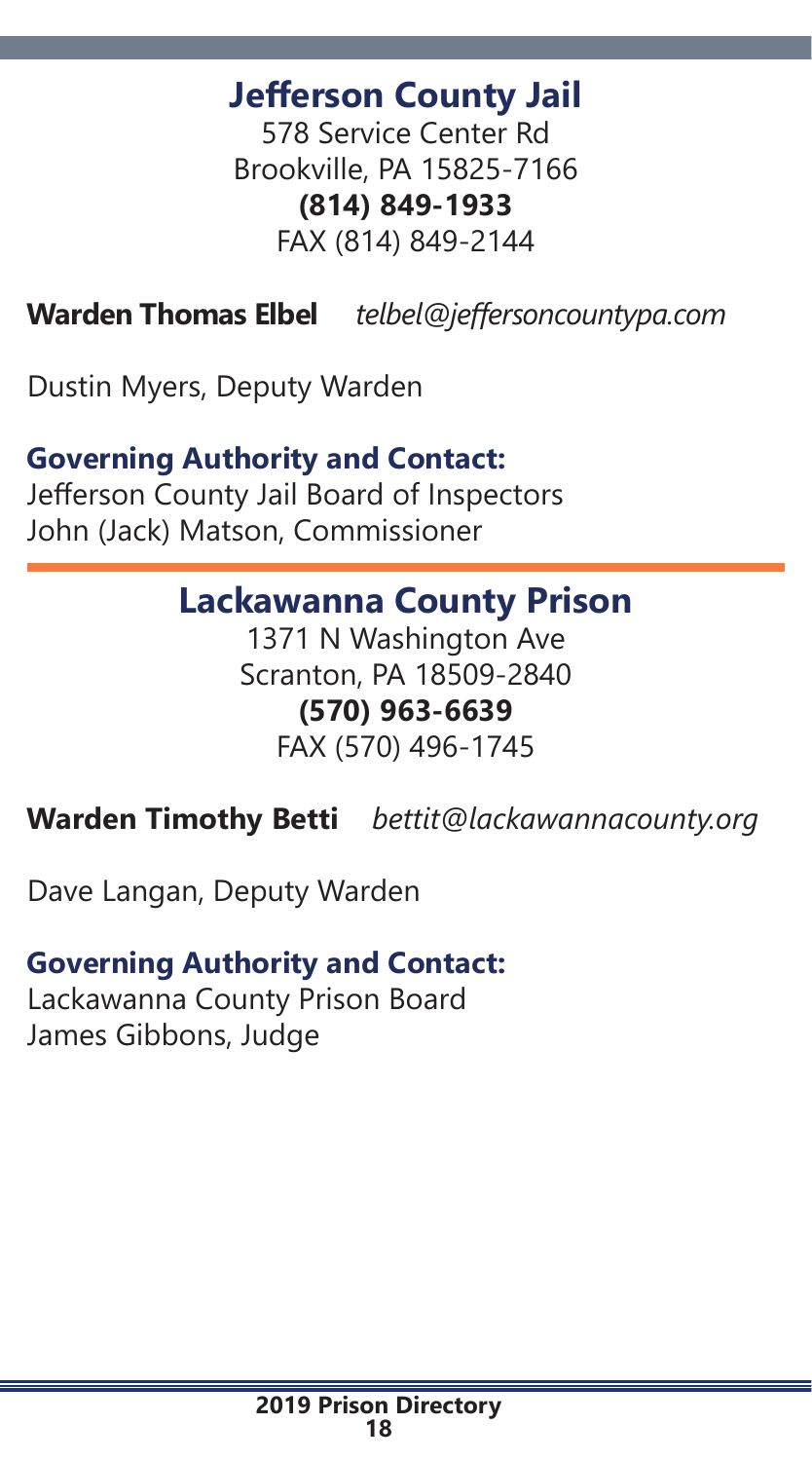# **Lancaster County Prison**

625 E King St Lancaster, PA 17602-3911 **(717) 299-7800** FAX (717) 299-7813

# **Warden Cheryl Steberger** *stebergC@co.lancaster.pa.us*

Robert Wolfe, Deputy Warden for Operations Joe Shiffer, Deputy Warden for Inmate Services

#### **Governing Authority and Contact:**

Lancaster County Prison Board Joshua Parsons, Commissioner, Chairman

# **Lawrence County Correctional Facility**

111 S Milton St New Castle, PA 16101-3524 **(724) 654-5384** FAX (724) 656-1980

**Warden Brian Covert** *bcovert@co.lawrence.pa.us*

Jason Hilton, Deputy Warden

#### **Governing Authority and Contact:**

Lawrence County Prison Board Steve Craig, Commissioner, President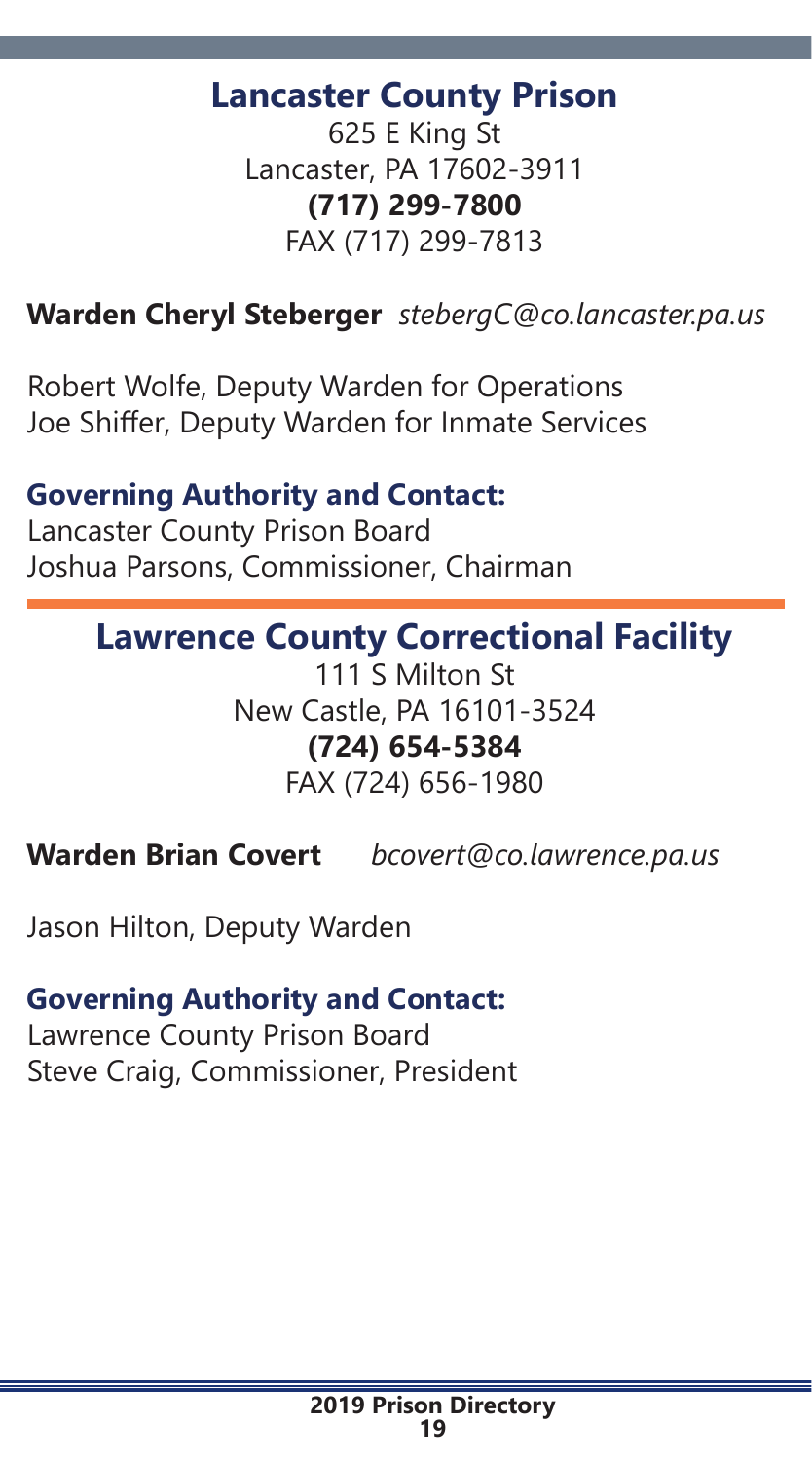# **Lebanon County Correctional Facility**

730 E Walnut St Lebanon, PA 17042-5655 **(717) 274-5451** FAX (717) 274-1338

#### **Warden Robert Karnes** *rkarnes@lebcnty.org*

Anthony Hauck, Deputy Warden of Treatment Timothy Clements, Deputy Warden of Operations

#### **Governing Authority and Contact:**

Lebanon County Prison Board Robert J. Phillips, Commissioner

# **Lehigh County Department of Corrections**

38 N 4th St Allentown, PA 18102-3448 **(610) 782-3133** FAX (610) 820-3450

# **Warden Kyle Russell** *KyleRussell@lehighcounty.org*

Janine Donate, Director of Corrections Carol Sommers, Deputy Warden of Treatment Robert McFadden, Deputy Warden of Security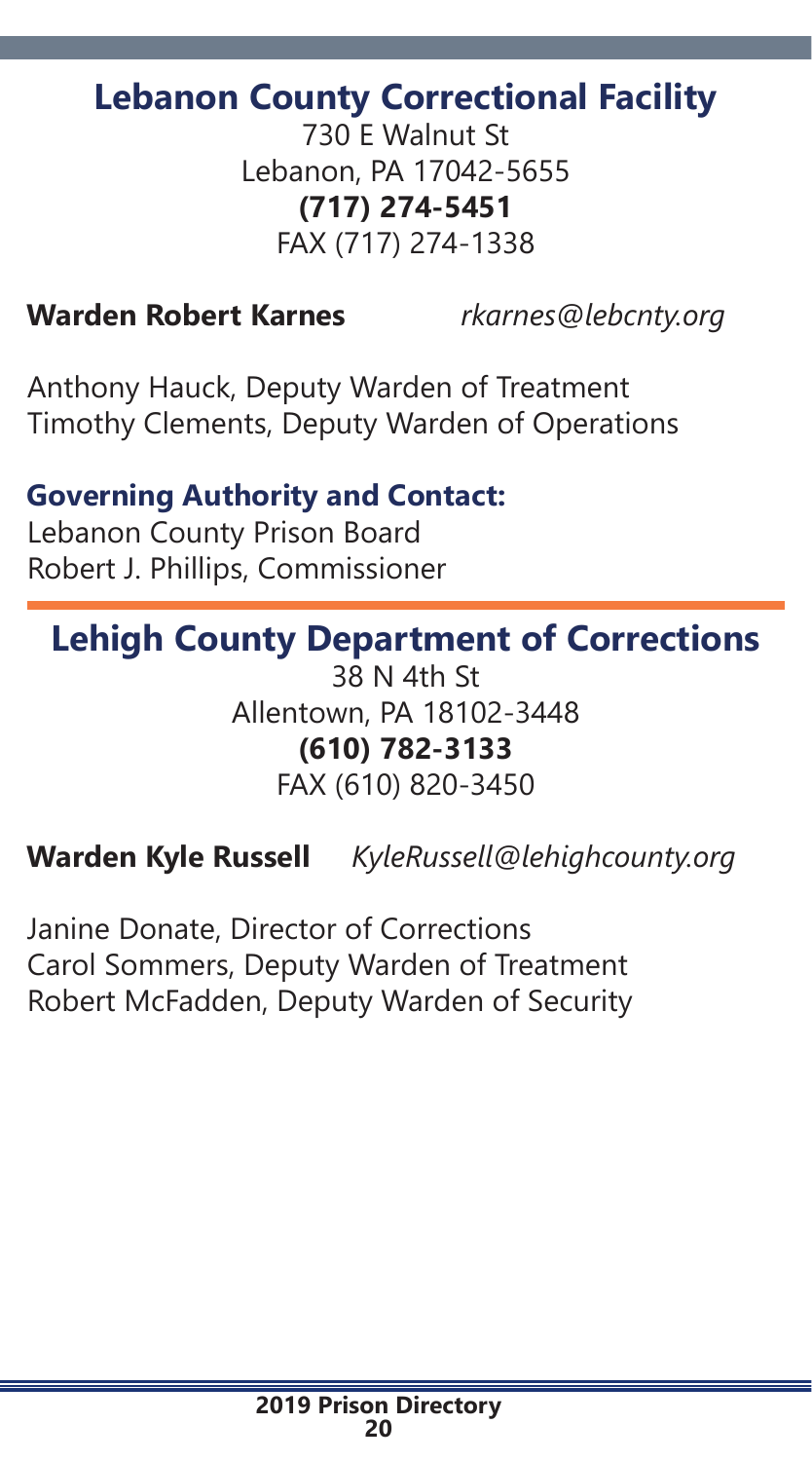# **Luzerne County Correctional Facility**

99 Water St Wilkes Barre, PA 18702-2500 **(570) 829-7750** FAX (570) 826-3074

**Mark Rockovich, Director of Corrections**

*mark.rockovich@luzernecounty.org*

Sam Hyder, Deputy Warden *sam.hyder@luzernecounty.org* 

# **Lycoming County Prison**

277 W 3rd St Williamsport, PA 17701-6427 **(570) 326-4623** FAX (570) 321-9859

**Warden Brad A. Shoemaker** *bshoemaker@lyco.org*

Ryan C. Barnes, Deputy Warden of Security and Operations Christopher J. Ebner, Deputy Warden of Inmate Services

# **Governing Authority and Contact:**

Lycoming County Prison Board Tony Mussare, Commissioner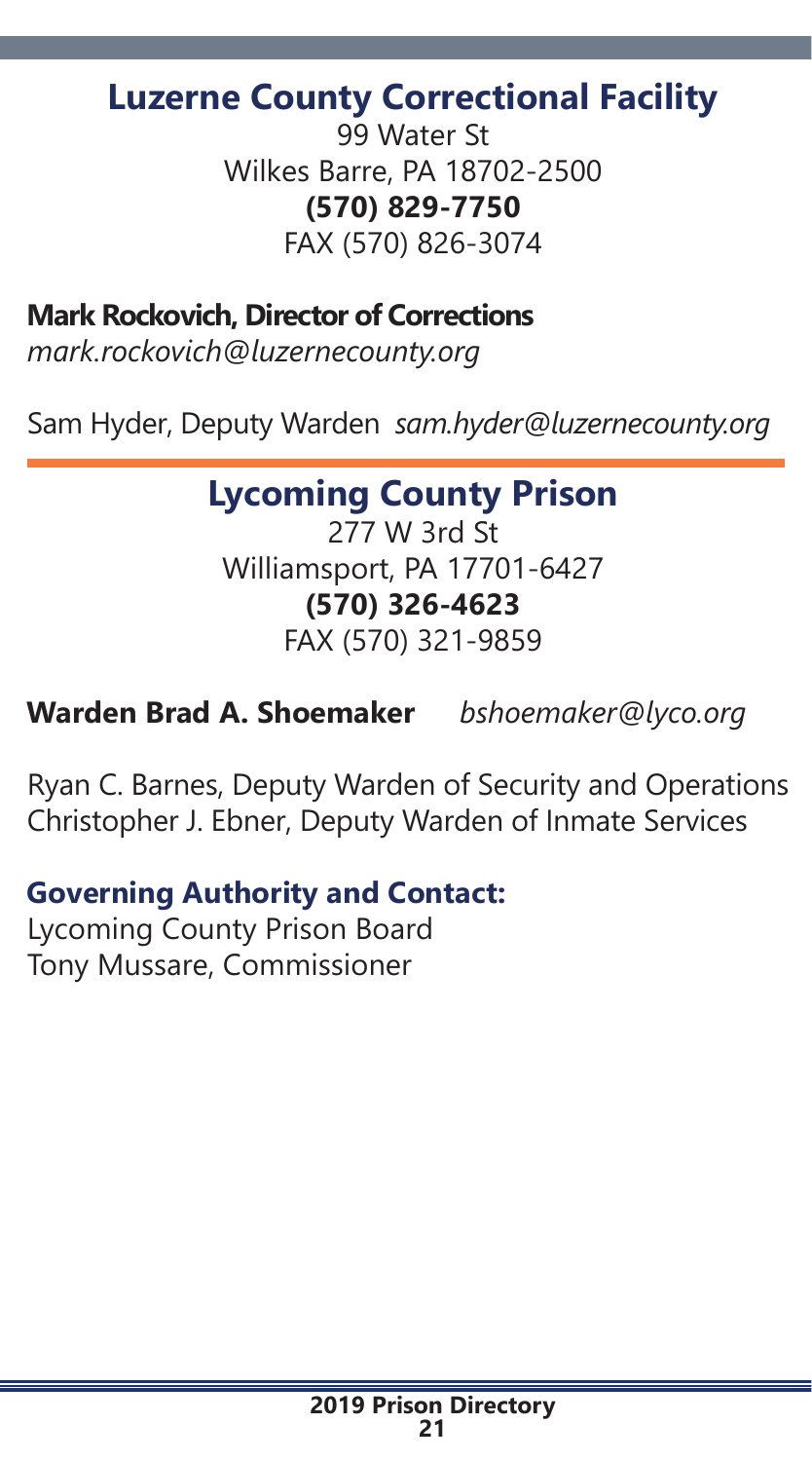# **McKean County Jail**

17013 Route 6 Smethport, PA 16749-4023 **(814) 887-2333** FAX (814) 887-3369

#### **Warden/Sheriff Daniel J. Woods**

*djwoods@mckeancountypa.org*

Dave Stahlman, Assistant Warden Rick Austin, Second Assistant Warden

## **Governing Authority and Contact:**

McKean County Commissioners Al Pingie, Commissioner, Chairman

# **Mercer County Prison**

55 Thompson Rd Mercer, PA 16137-5637 **(724) 662-2700** FAX (724) 662-7567

**Warden Erna Craig** *ecraig@mcc.co.mercer.pa.us*

Mac McDuffie, Deputy Warden of Security Joe Reichard, Deputy Warden of Operations

#### **Governing Authority and Contact:**

Mercer County Prison Board Thomas Amundsen, County Controller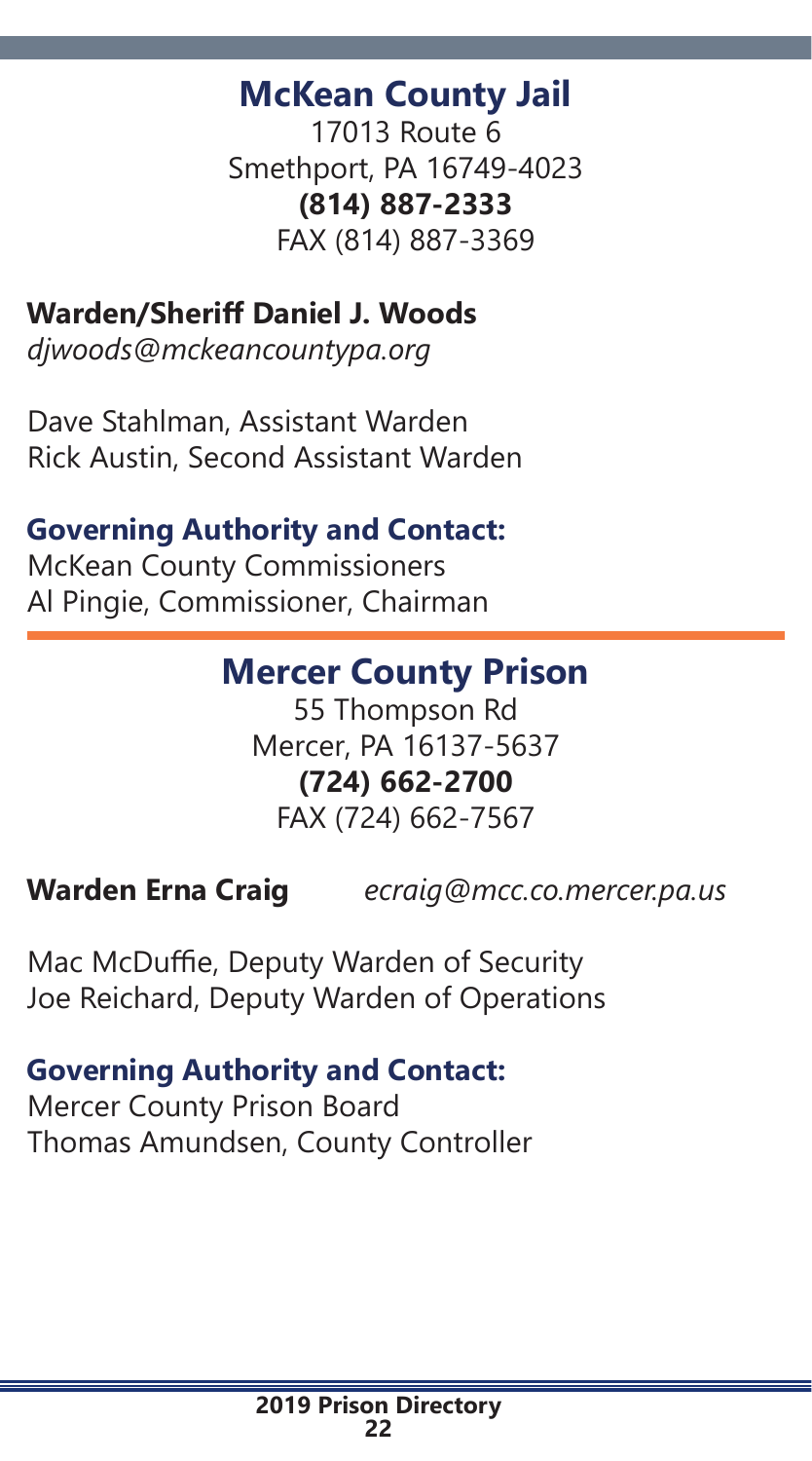# **Mifflin County Correctional Facility**

103 W Market St Lewistown, PA 17044-2130 **(717) 248-1130** FAX (717) 242-5459/ (717) 248-4818

#### **Warden Joshua E. Garver** *jgarver@mifflinco.org*

James Crisswell, Deputy Warden Candace Sunderland, Administrative Assistant

#### **Governing Authority and Contact:**

Mifflin County Prison Board Robert Postal, Commissioner, Chairman

# **Monroe County Correctional Facility**

4250 Manor Dr Stroudsburg, PA 18360-9441 **(570) 992-3232** FAX (570) 402-2921

**Warden Garry Haidle** *ghaidle@monroecountypa.gov*

 Joseph McCoy, Deputy Warden of Security Philip Diliberto, Deputy Warden of Operations

#### **Governing Authority and Contact:**

Monroe County Prison Board John Moyer, Commissioner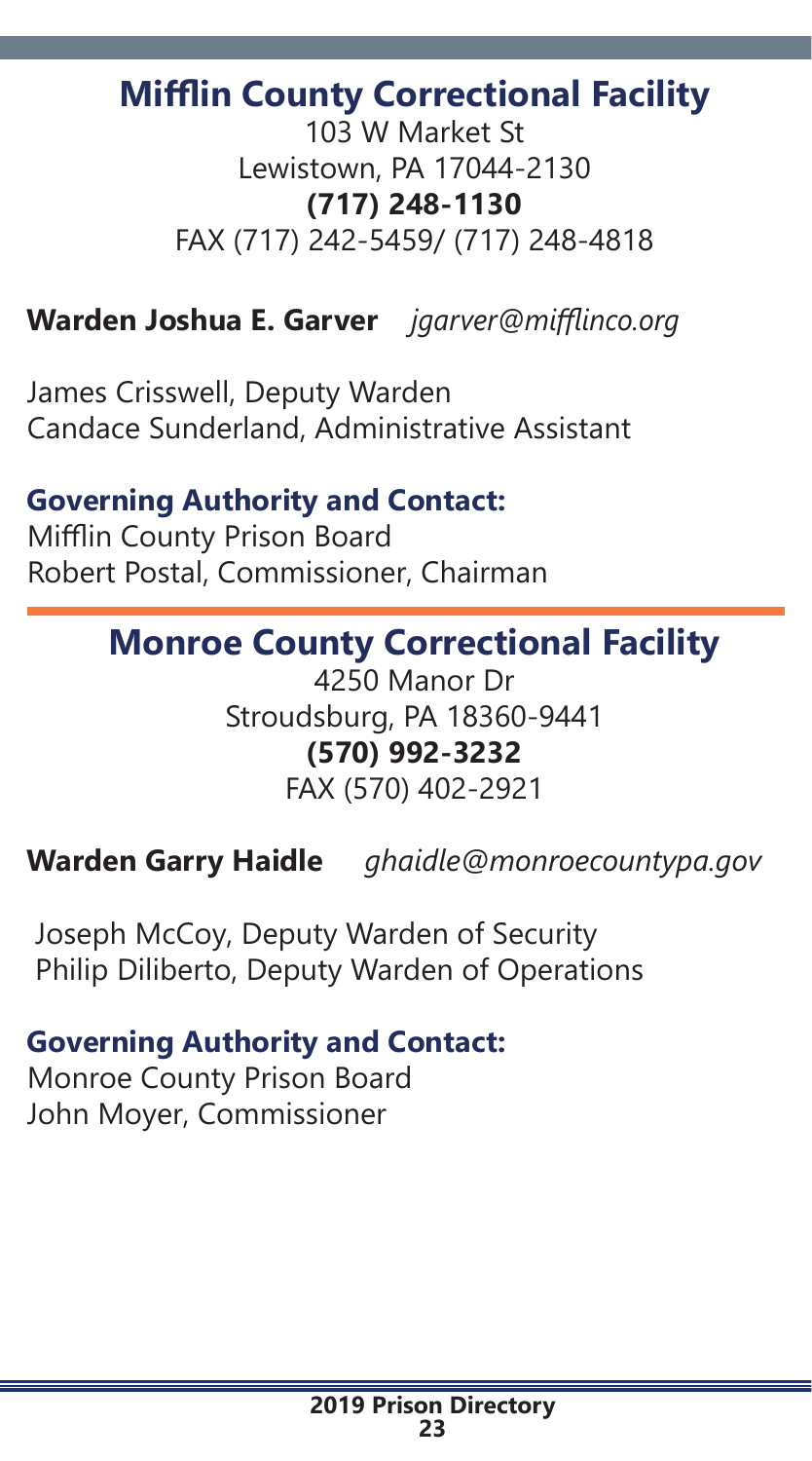# **PIMCC Me**

\* Full Members s \* Associate Memb

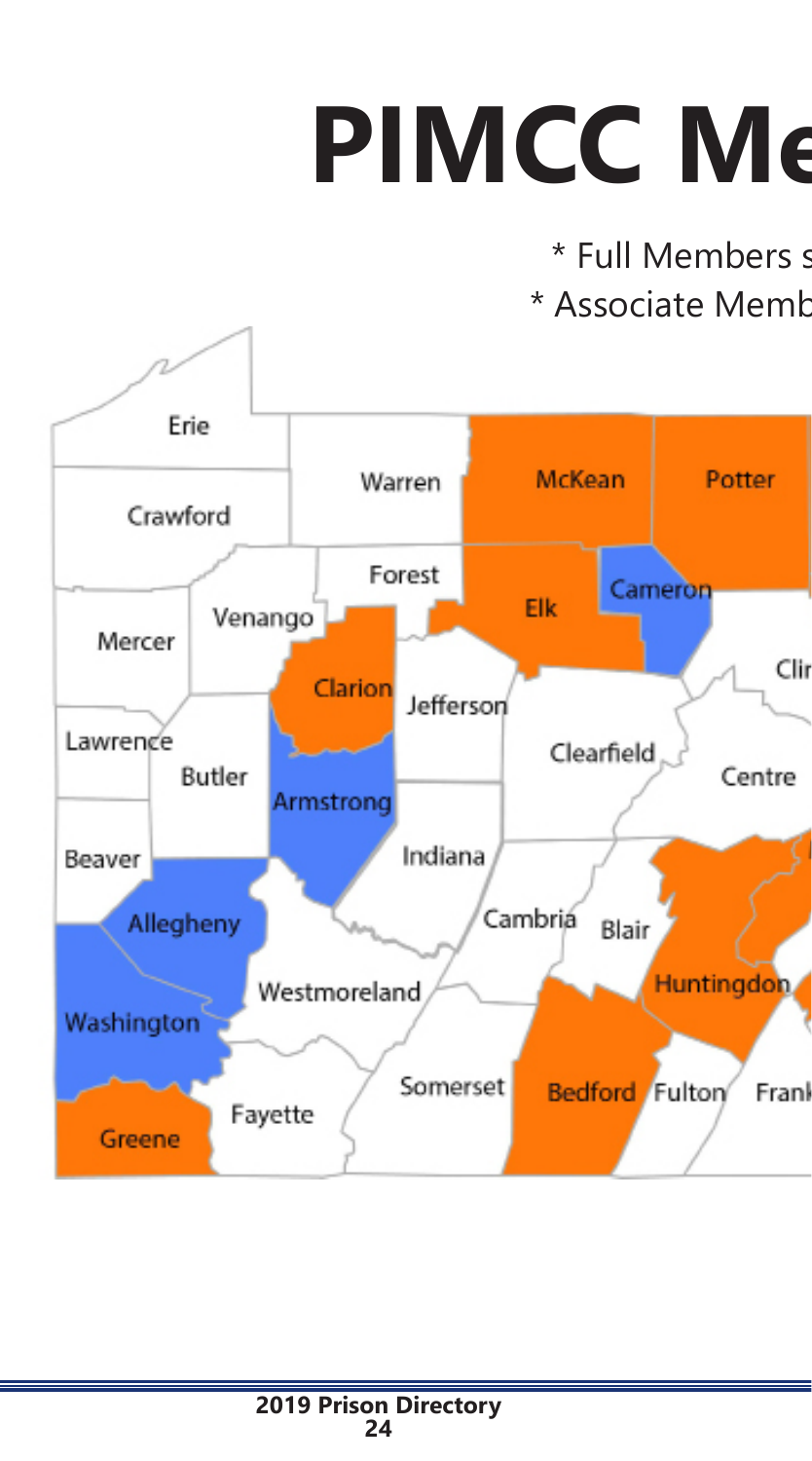# **PIMPC embership**

hown in Orange ers shown in Blue

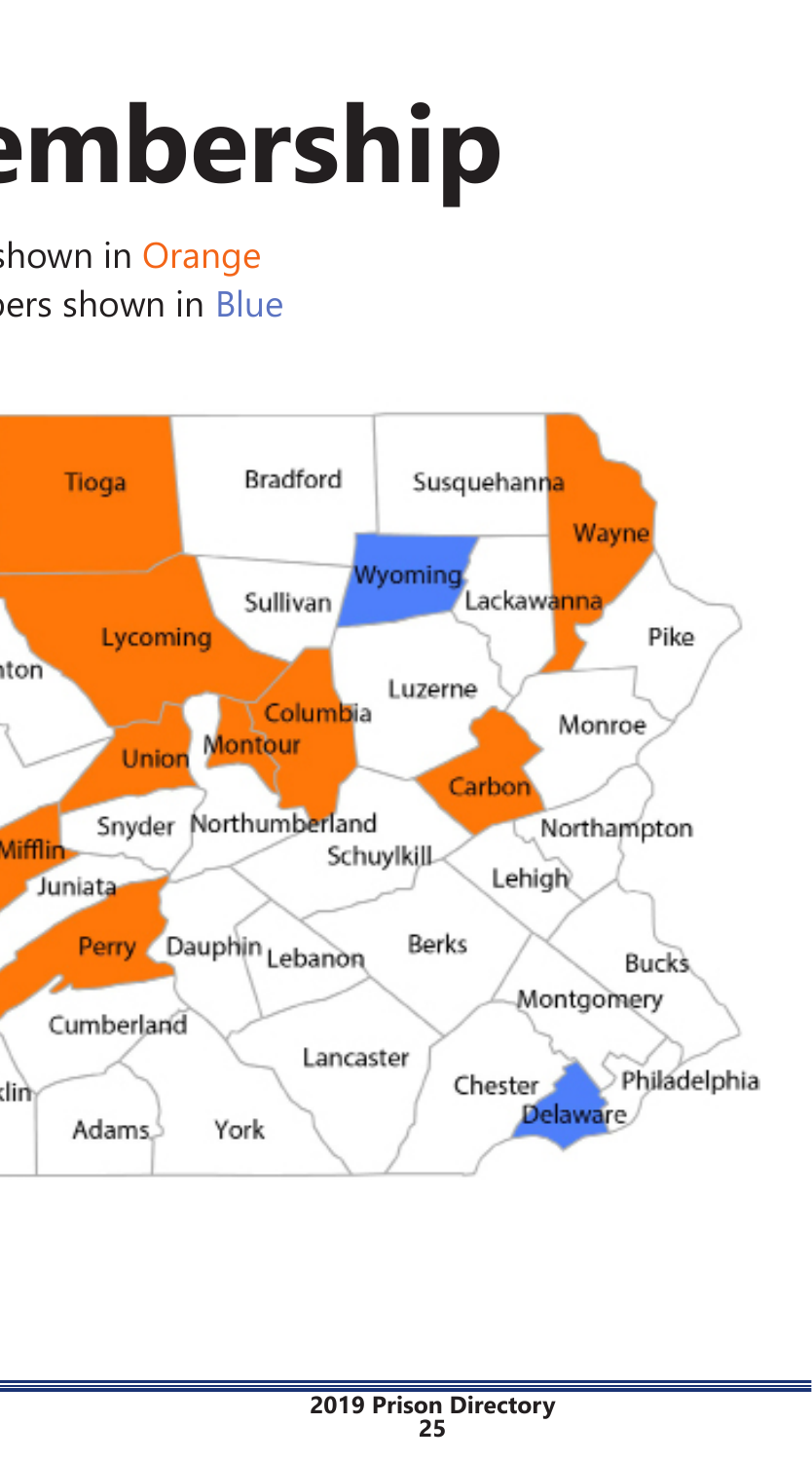# **Montgomery County Correctional Facility**

60 Eagleville Rd Eagleville, PA 19403-1403 **(610) 635-7100** FAX (610) 631-5693

**Warden Julio Algarin** *jalgarin@montcopa.org*

Sean P. McGee, Deputy Warden Mark S. Murray, Assistant Warden Martha (Marcy) D'Orazio, Assistant Warden

## **Governing Authority and Contact:**

Montgomery County Prison Board of Inspectors G. Andrew Szekely, D.C., President

# **Montour County Prison**

255 Church St Danville, PA 17821-1907 **(570) 271-3039** FAX (570) 271-3026

**Warden William Wilt** *mcpwarden@montourco.org*

Bradley Hertzog, Lieutenant Jeffery James, Records Officer

# **Governing Authority and Contact:**

Montour County Prison Board Trevor Finn, Chairman/Commissioner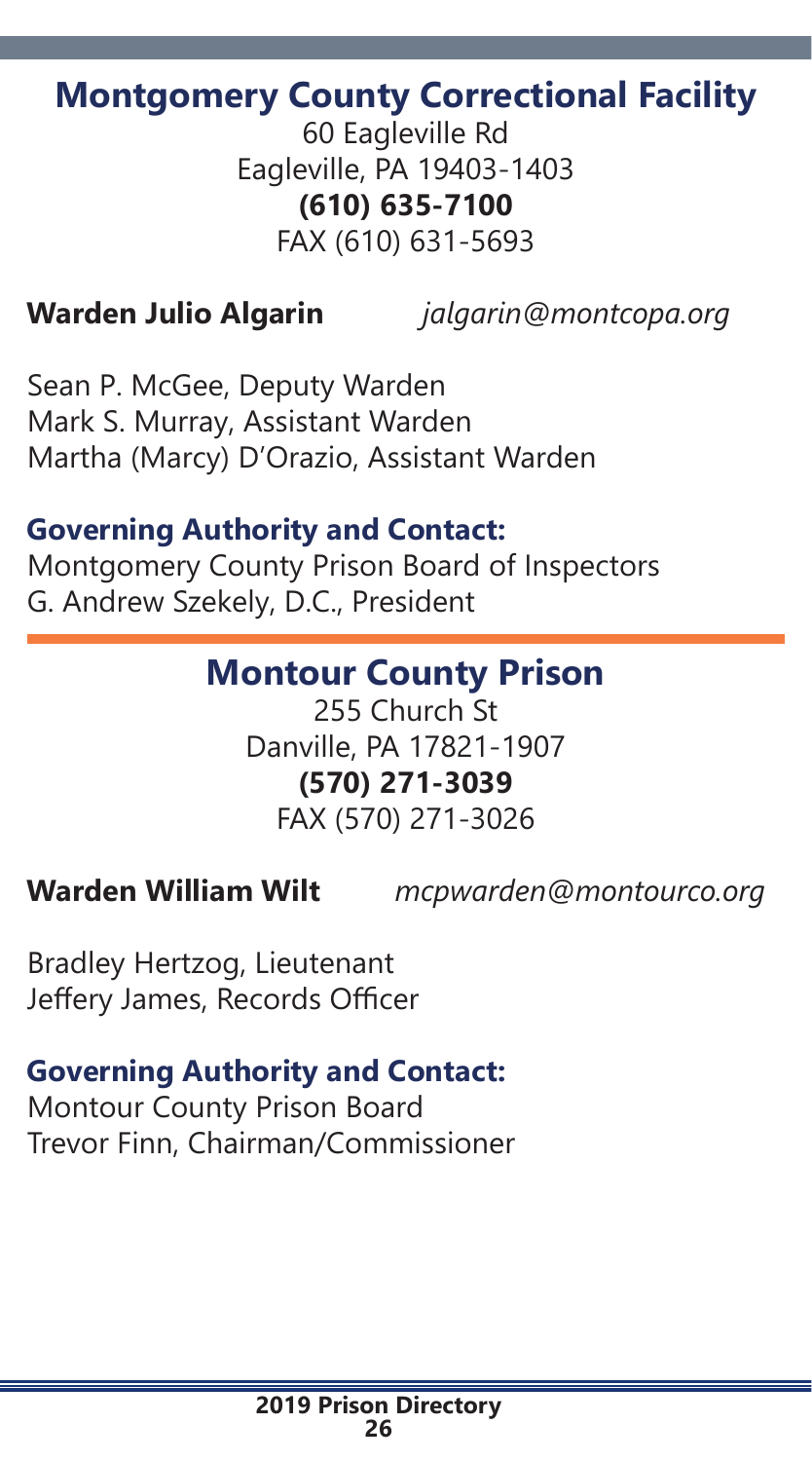# **Northampton County Department of Corrections**

666 Walnut St Easton, PA 18042-4481 **(610) 829-7400** FAX (610) 252-4082

# **James C. Kostura, Director of Corrections**

*jkostura@northamptoncounty.org*

David Penchishen, Warden *dpenchishen@northamptoncounty.org*

# **Governing Authority and Contact:**

Northampton County Jail Advisory Board Edward Boscola, Chairman

# **Northumberland County Jail**

720 Northumberland County Dr Coal Township, PA 17866 **(570) 509-2701** FAX (570) 509-2765

**Warden Bruce Kovach** *bruce.kovach@norrycopa.net*

Jim Smink, Deputy Warden

# **Governing Authority and Contact:**

Northumberland County Prison Board Honorable Charles Saylor, President Judge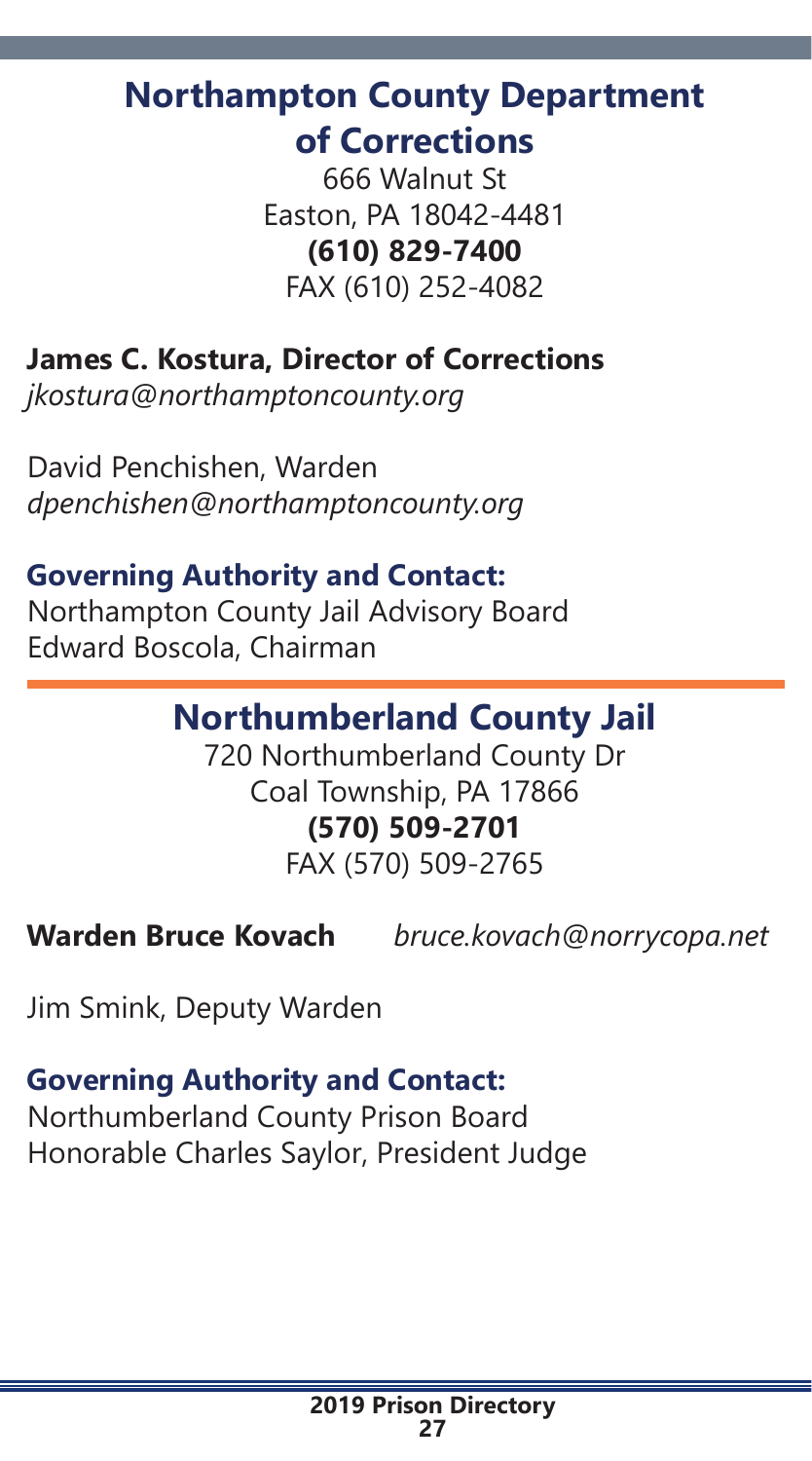# **Perry County Prison**

300 S Carlisle St New Bloomfield, PA 17068-0520 **(717) 582-2262** FAX (717) 582-2377

#### **Warden Karen Barclay**

David Wilt, Lieutenant Douglas Twigg, Lieutenant Jason Harvey, Lieutenant Timothy Bassett, Business Manager

# **Governing Authority and Contact:**

Perry County Prison Board Andrew Bender, District Attorney, Chairman

# **Philadelphia Alternative/Special Detention**

8101 State Rd Philadelphia, PA 19136-2910 **(215) 685-8730** FAX (215) 685-8870

## **Warden (currently vacant)**

James McCants, Deputy Warden Rodica Craescu, Deputy Warden

## **Governing Authority and Contact:**

Blanche Carney, Commissioner of the Philadelphia Department of Prisons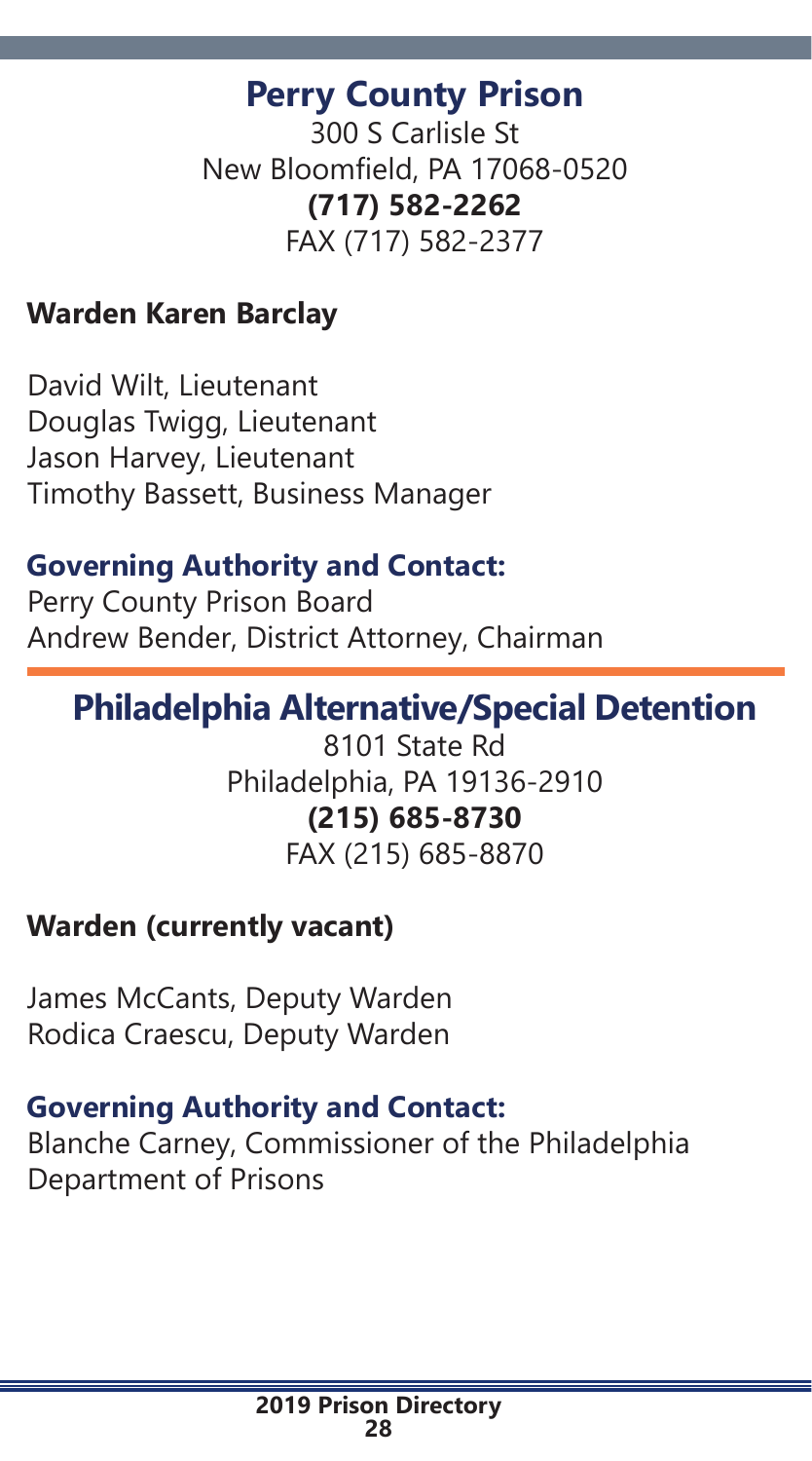# **Philadelphia Curran Fromhold Correctional Facility**

7901 State Rd Philadelphia, PA 19136-2910 **(215) 685-7801** FAX (215) 685-7848

# **Warden John Delaney**

*John.P.Delaney@prisons.phila.gov*

Xavier Beaufort, Deputy Warden Sharon Hatcher, Deputy Warden Jessica Bowers, Deputy Warden Edward Miranda, Deputy Warden

## **Governing Authority and Contact:**

Blanche Carney, Commissioner of the Philadelphia Department of Prisons

# **Philadelphia Detention Center**

8201 State Rd Philadelphia, PA 19136-2912 **(215) 685-8580** FAX (215) 685-8578

#### **Warden Cathy Talmadge**

*Cathy.Talmadge@prisons.phila.gov*

Adrian Christmas, Deputy Warden Eugene Thompson, Deputy Warden

#### **Governing Authority and Contact:**

Blanche Carney, Commissioner of the Philadelphia Department of Prisons

> **2019 Prison Directory 29**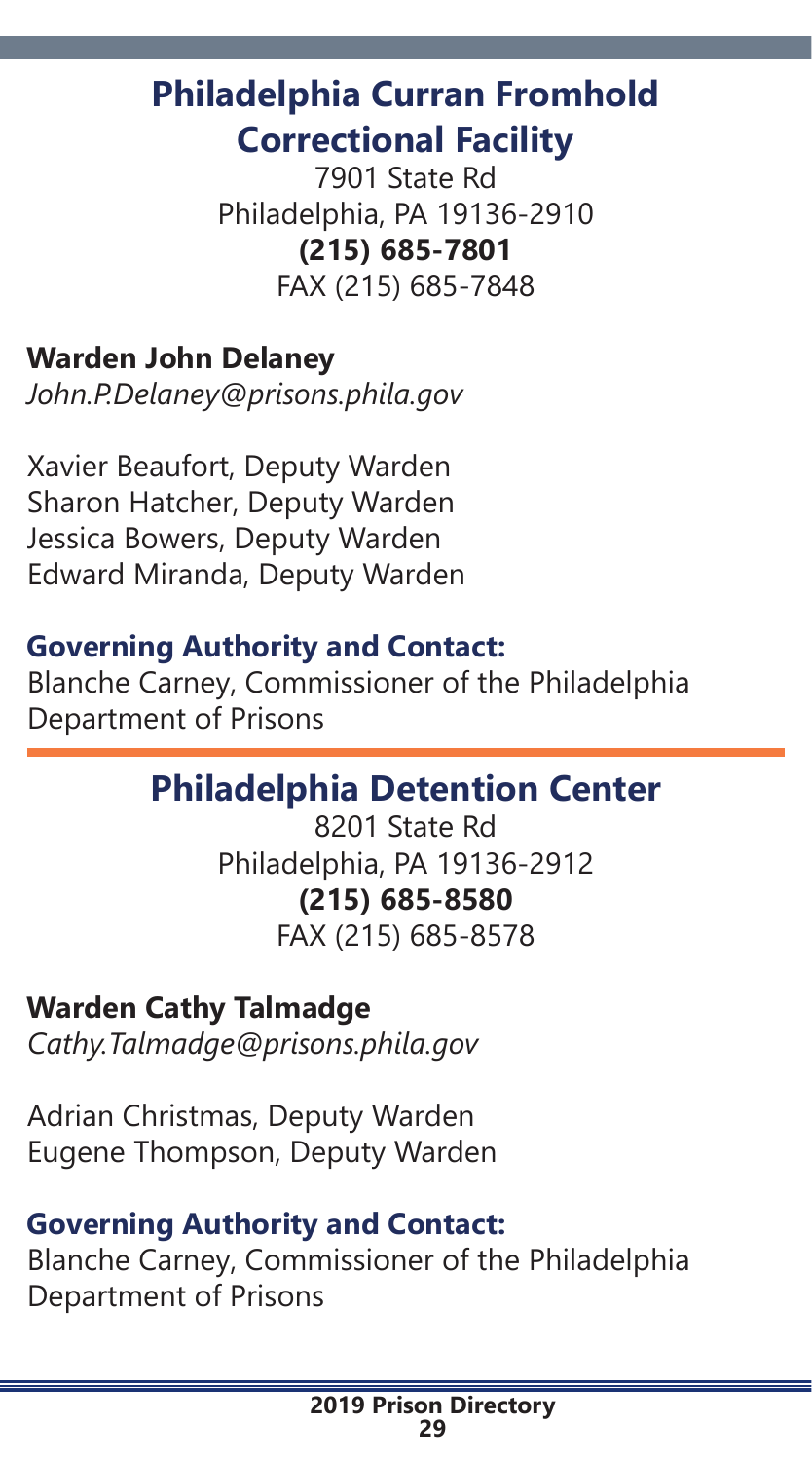# **Philadelphia Industrial Corrections Center (PICC)**

8301 State Rd Philadelphia, PA 19136-2914 **(215) 685-7103** FAX (215) 685-7109

#### **Warden Michele Farrell**

*Michele.Farrell@prisons.phila.gov* 

Norman Williams, Deputy Warden Claudette Martin, Deputy Warden

## **Governing Authority and Contact:**

Blanche Carney, Commissioner of the Philadelphia Department of Prisons

# **Pike County Correctional Facility**

175 Pike County Blvd Lords Valley, PA 18428-9151 **(570) 775-5500** FAX (570) 775-5511

## **Warden Craig A. Lowe** *clowe@pikepa.org*

Robert E. McLaughlin, Assistant Warden Jonathan J. Romance, Assistant Warden

## **Governing Authority and Contact:**

Pike County Prison Board Kerry Welsh, Sheriff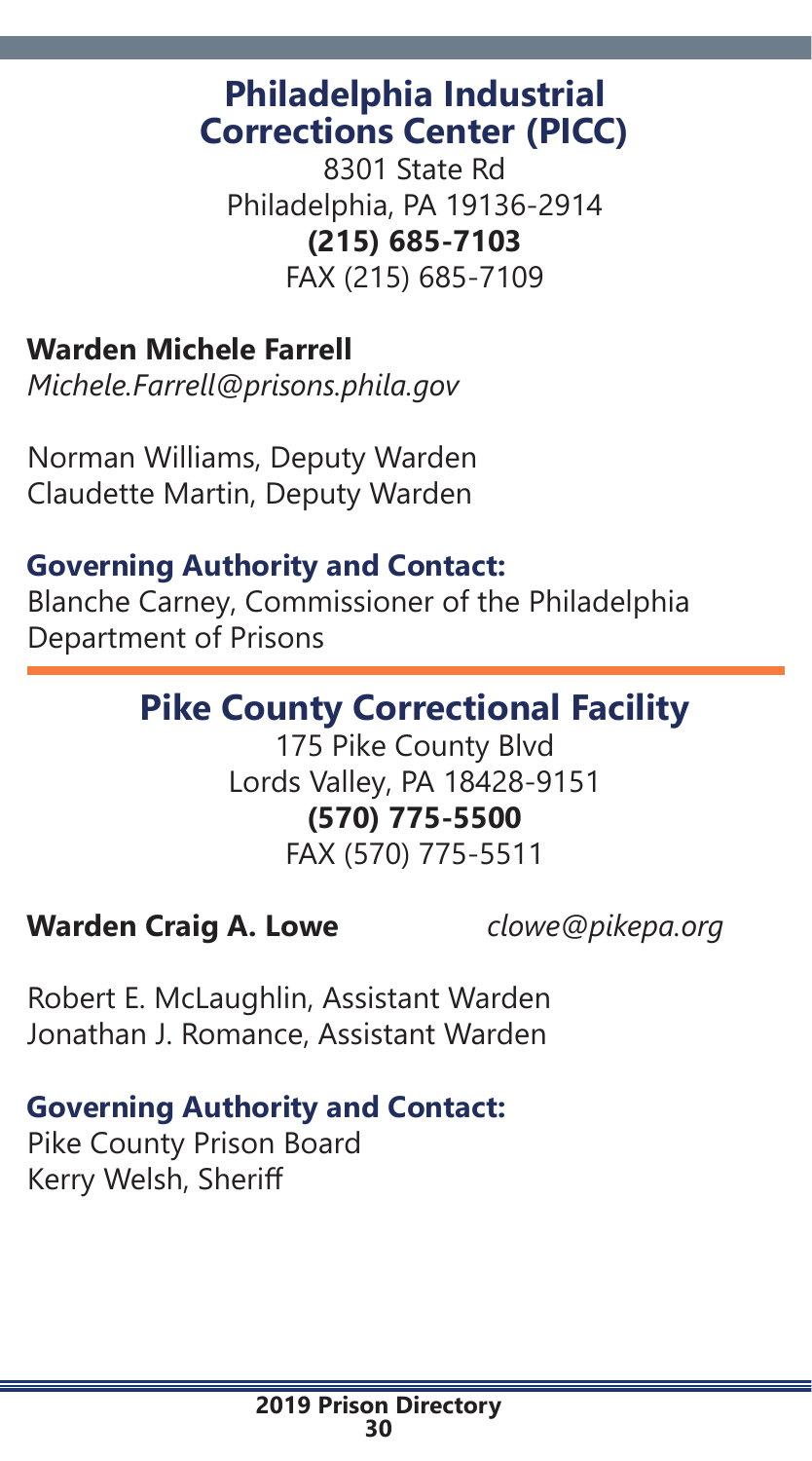# **Potter County Prison**

102 E 2nd St Coudersport, PA 16915-1744 **(814) 274-9730** FAX (814) 274-7476

# **Sheriff/Warden Glenn Drake**

Angela Milford, Deputy Warden *amilford@pottercountypa.net*

#### **Governing Authority and Contact:**

Potter County Commissioners Doug Morley, Commissioner

# **Riverside Correctional Facility**

8151 State Rd Philadelphia, PA 19136-2910 **(215) 685-8146** FAX (215) 685-8144

#### **Warden Nancy Giannetta**

*Nancy.Giannetta@prisons.phila.gov*

Pierre Lacombe, Deputy Warden William Vetter, Deputy Warden

#### **Governing Authority and Contact:**

Blanche Carney, Commissioner of the Philadelphia Department of Prisons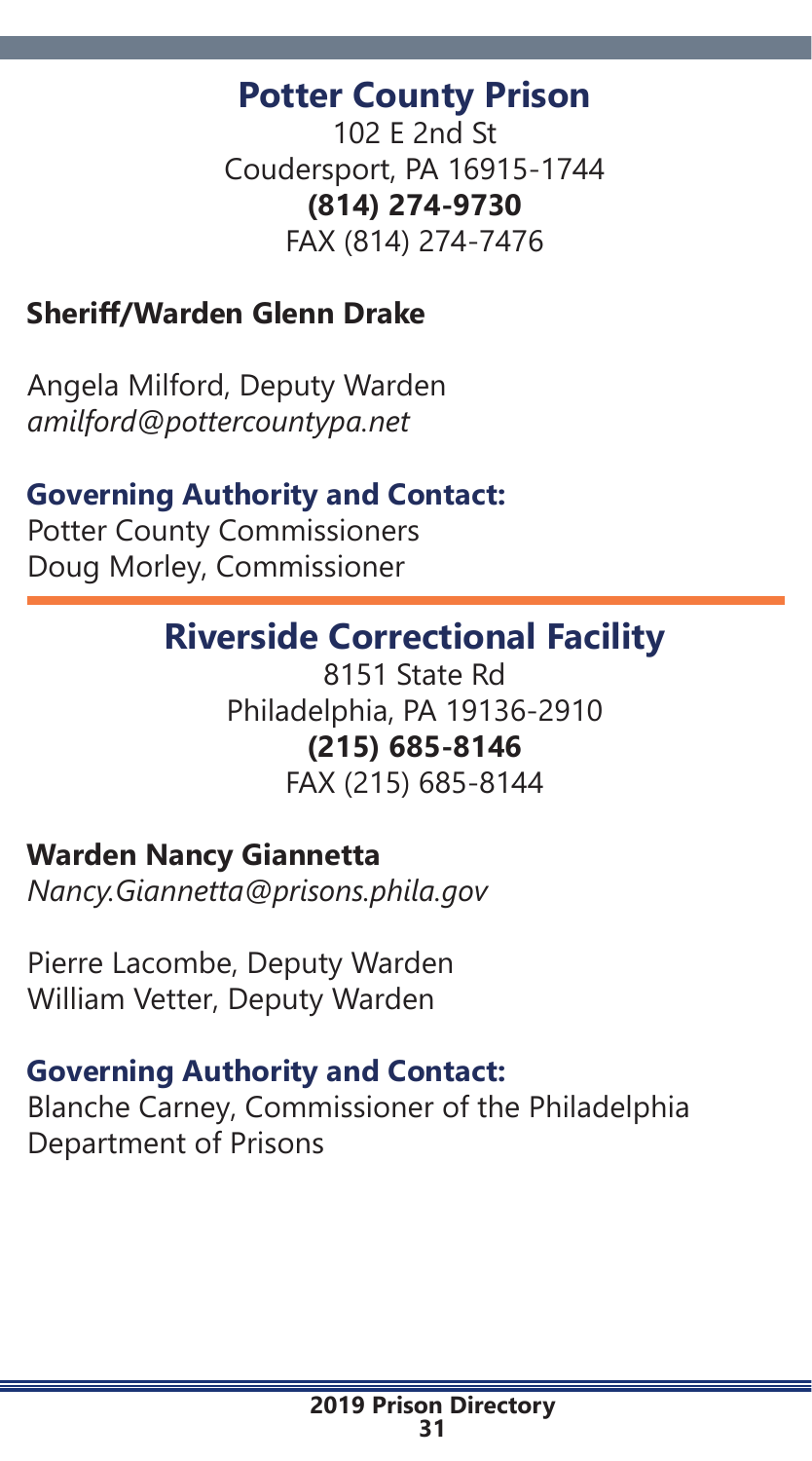# **Schuylkill County Prison**

230 Sanderson St Pottsville, PA 17901-1758 **(570) 628-1450** FAX (570) 628-1015

# **Warden Gene Berdanier** *eberdanier@co.schuylkill.pa.us*

David Wapinsky, Deputy Warden

## **Governing Authority and Contact:**

Schuylkill County Prison Board William Baldwin, President Judge, Chairman

# **Snyder County Prison**

600 Old Colony Rd Selinsgrove, PA 17870-8610 **(570) 374-7912** FAX (570) 374-7921

## **Warden Shawn Cooper** *scooper@snydercounty.org*

Adam Wagner, Deputy Warden Richard V. Frampton, Records Clerk

## **Governing Authority and Contact:**

Snyder County Prison Board Joseph Kantz, Commissioner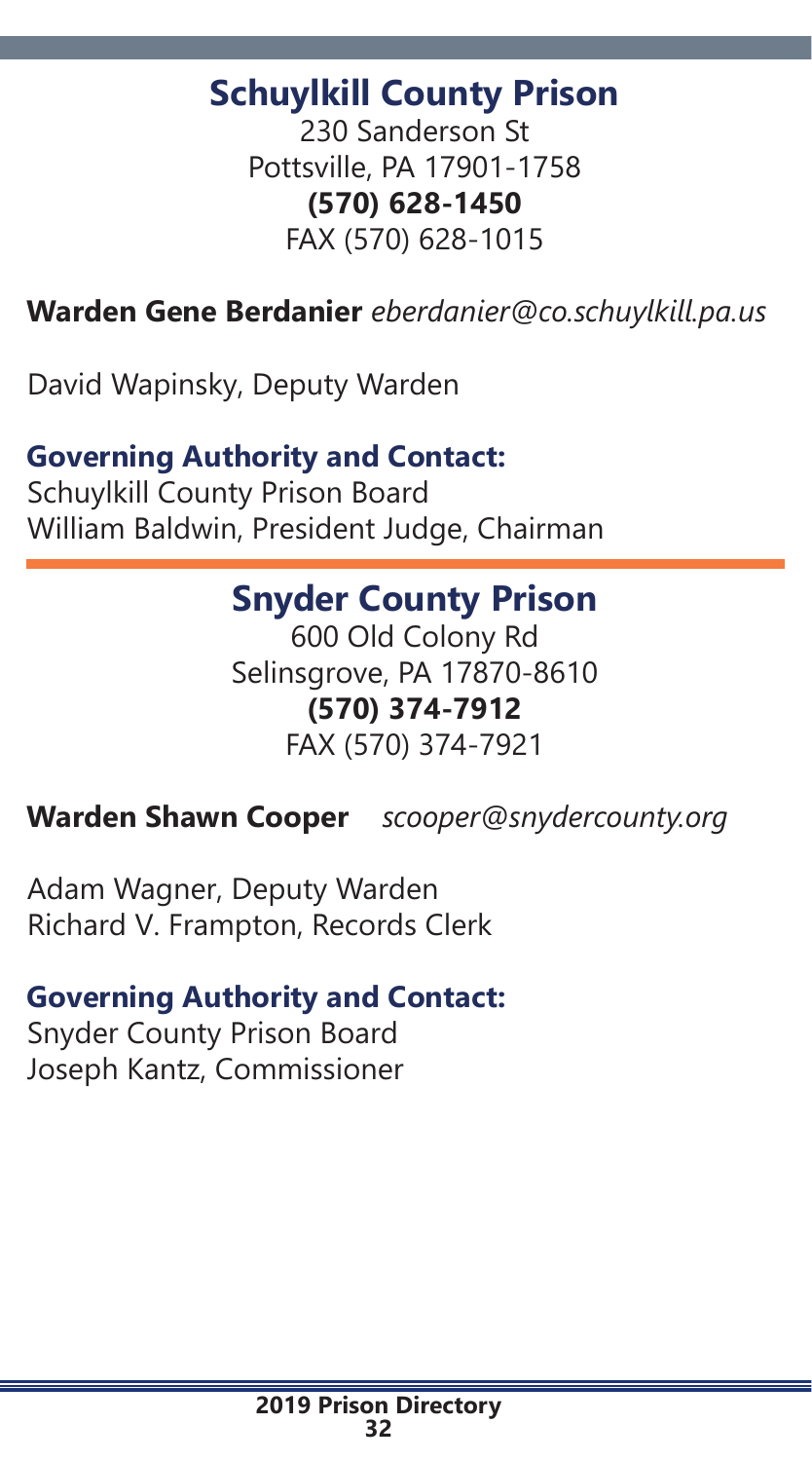# **Somerset County Jail**

127 E Fairview St #100 Somerset, PA 15501-1410 **(814) 445-1500** FAX (814) 445-1504

# **Warden TBD**

Denny Vought, Deputy Warden

#### **Governing Authority and Contact:**

Somerset County Prison Board D. Gregory Geary, President Judge

# **Susquehanna County Correctional Facility**

137 Ellsworth Dr Montrose, PA 18801-8912 **(570) 278-7166** FAX (570) 278-2675

## **Warden Mark Shelp** *mshelp@susqco.com*

Joshua Weller, Deputy Warden Lisa Holley, Deputy Warden

## **Governing Authority and Contact:**

Susquehanna County Prison Board Lance Benedict, Sheriff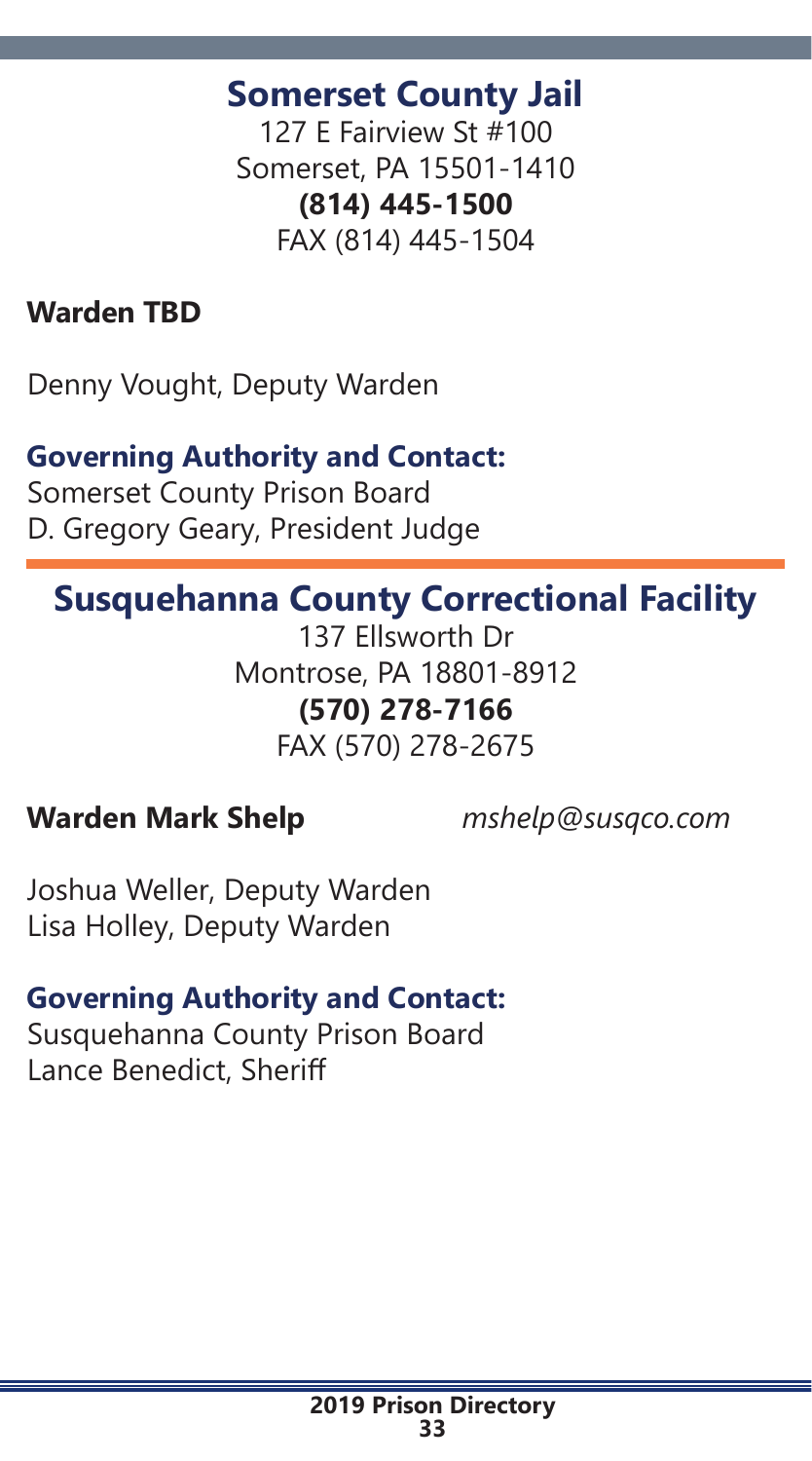# **Tioga County Prison**

1768 Shumway Hill Rd Wellsboro, PA 16901-6838 **(570) 724-5911** FAX (570) 724-7268

**Warden Erik Coolidge** *eccoolidge@tiogacountypa.us*

Ryan Fish, Deputy Warden

#### **Governing Authority and Contact:**

Tioga County Prison Board Erik Coolidge, Commissioner, Chairperson

# **Union County Jail**

103 S 2nd St Lewisburg, PA 17837-1903 **(570) 524-8711** FAX (570) 523-8713

#### **Warden Douglas Shaffer** *dshaffer@unionco.org*

Jamie Cutchall, Lieutenant

#### **Governing Authority and Contact:**

Union County Prison Board Preston Boop, Commissioner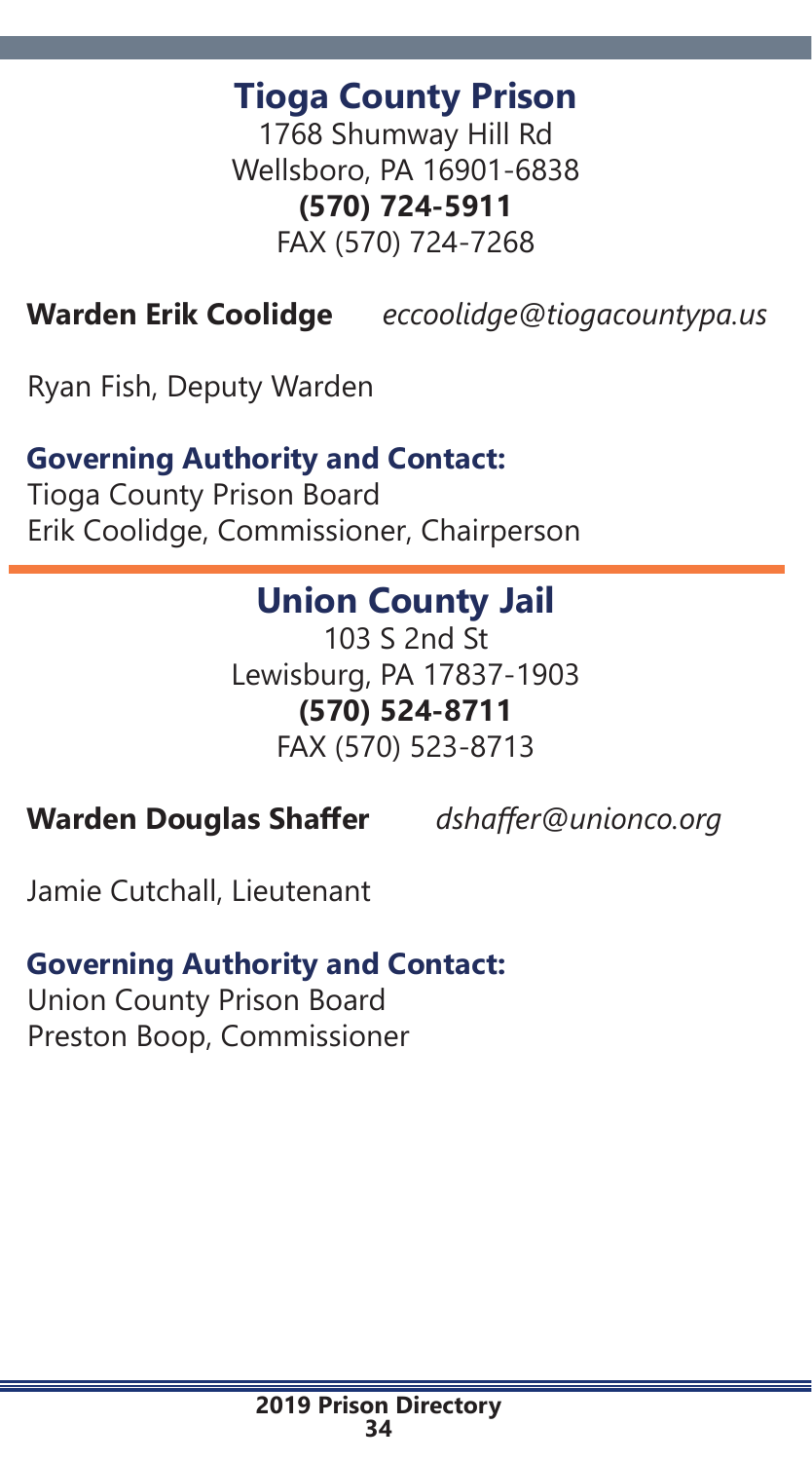# **Venango County Prison**

1186 Elk St Franklin, PA 16323-1247 **(814) 432-9683** FAX (814) 432-9653

### **Warden Jeffrey J. Ruditis** *jruditis@co.venango.pa.us*

Kelly McKenzie, Chief Deputy Warden William Winters, Deputy Warden

#### **Governing Authority and Contact:**

Venango County Prison Board Eric Foy, Sheriff

# **Warren County Prison**

407 Market St Warren, PA 16365-1863 **(814) 723-2486** FAX (814) 726-9675

**Warden Jon Collins** *jcollins@warren-county.net*

Rusty Barr, Deputy Warden

#### **Governing Authority and Contact:**

Warren County Board of Inspectors Kenneth Klakamp, Sheriff, Chairman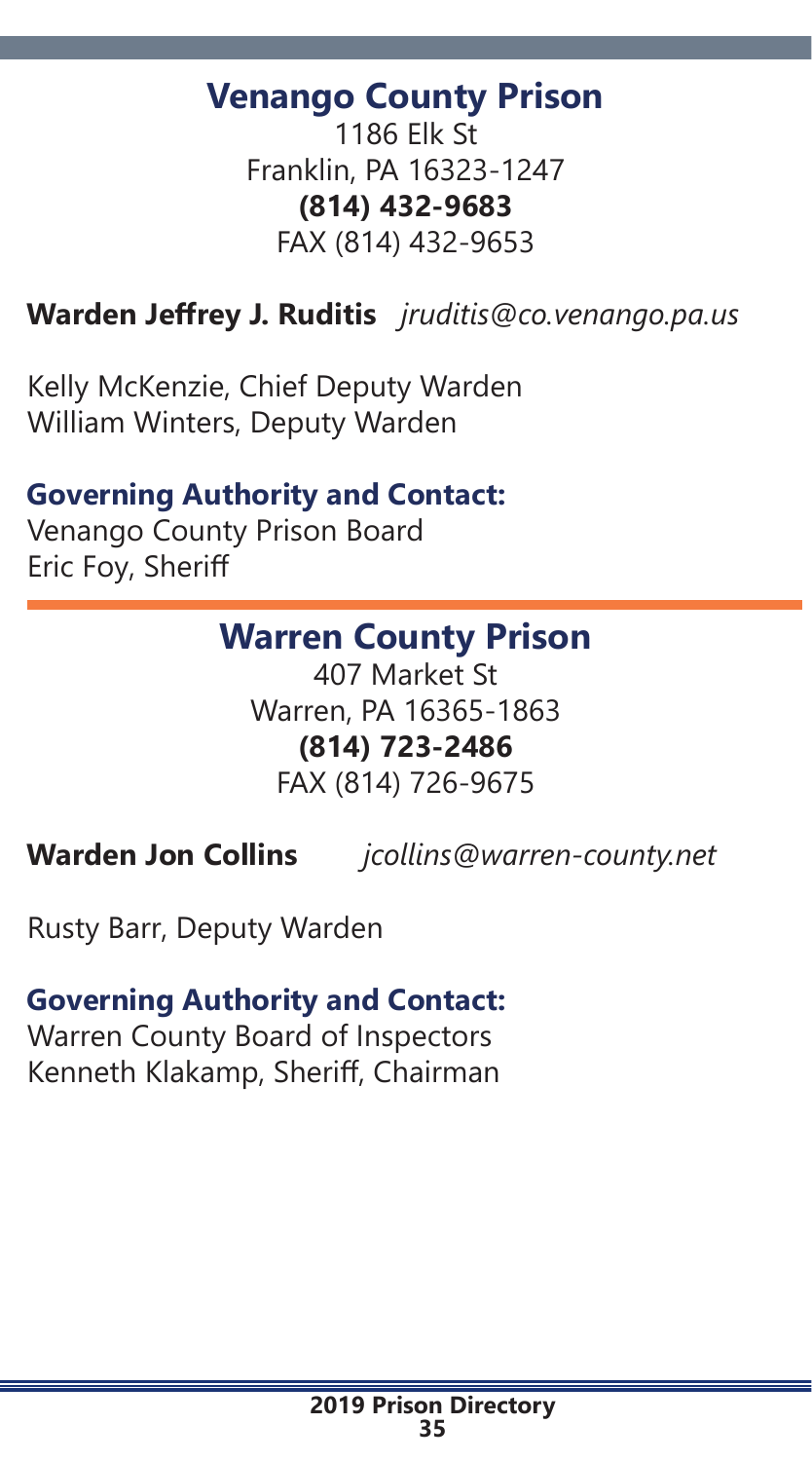# **Washington County Correctional Facility**

100 W Cherry Ave Washington, PA 15301-6820 **(724) 228-6845** FAX (724) 250-6506

#### **Warden Edward Strawn** *strawne@co.washington.pa.us*

Donald Waugh, Deputy Warden Christopher Cain, Deputy Warden

#### **Governing Authority and Contact:**

Washington County Prison Board Larry Maggi, Commissioner, Chairman

#### **Wayne County Prison**

44 Mid-Wayne Dr Honesdale, PA 18431 **(570) 253-2621** FAX (570) 253-3928

**Warden Kevin Bishop** *kbishop@co.wayne.pa.us*

John Masco, Deputy Warden

#### **Governing Authority and Contact:**

Wayne County Prison Board Mark Steelman, Sheriff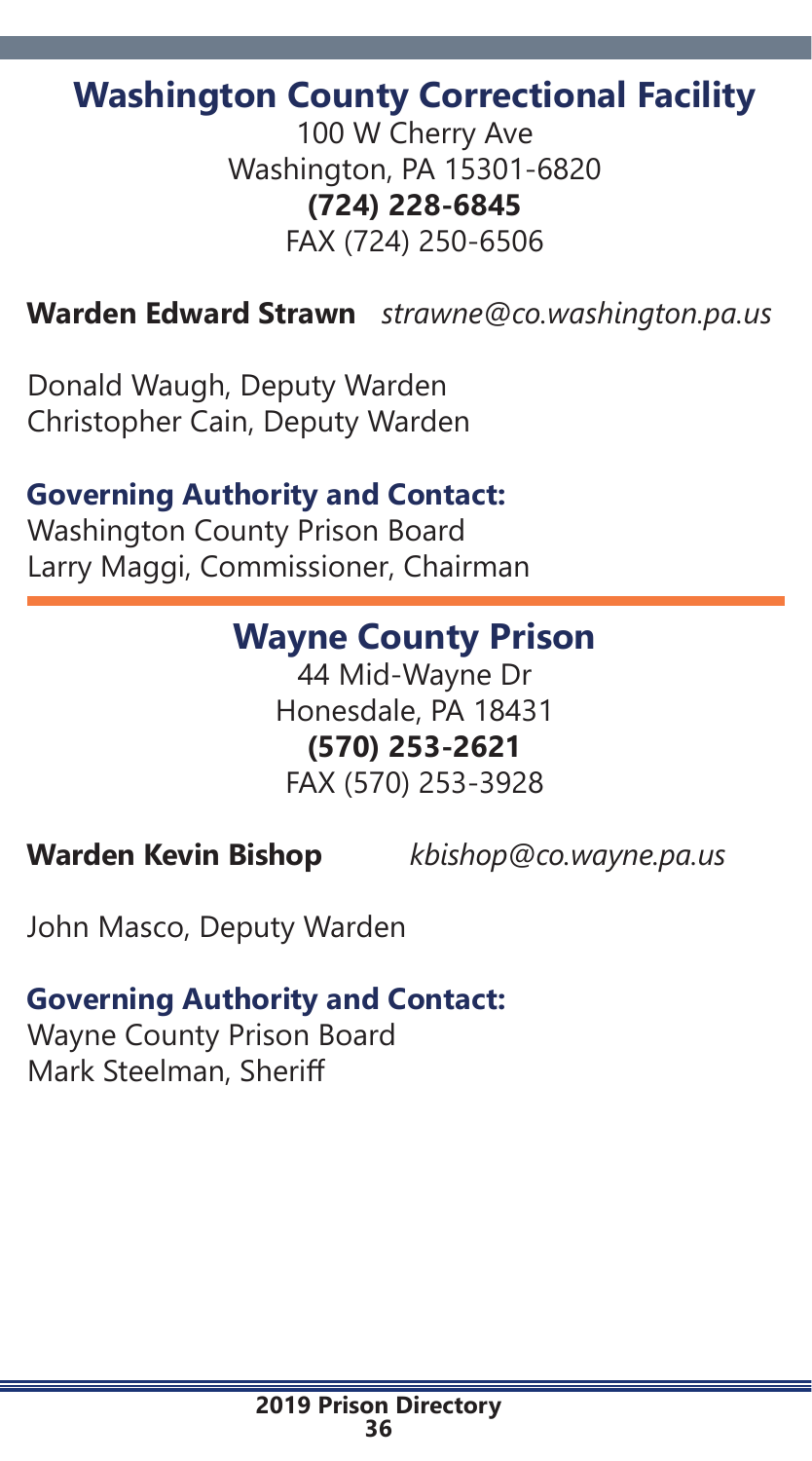# **Westmoreland County Prison**

3000 S Grande Blvd Greensburg, PA 15601-9176 **(724) 830-6000** Admin. FAX (724) 830-6036 Records FAX (724) 830-6006

### **Warden John Walton** *jwalton@co.westmoreland.pa.us*

Eric Schwartz, Deputy Warden of Treatment George Lowther, Deputy Warden of Security

# **Governing Authority and Contact:**

Westmoreland County Prison Board Jonathan Held, Sheriff

# **Wyoming County Correctional Facility**

10 Stark St Tunkhannock, PA 18657-1207 **(570) 836-1717** FAX (570) 836-7767

#### **Warden Ken Repsher** *krepsher@wycopa.org*

Gordon Traveny, Deputy Warden

#### **Governing Authority and Contact:**

Wyoming County Prison Board Thomas Henry, Commissioner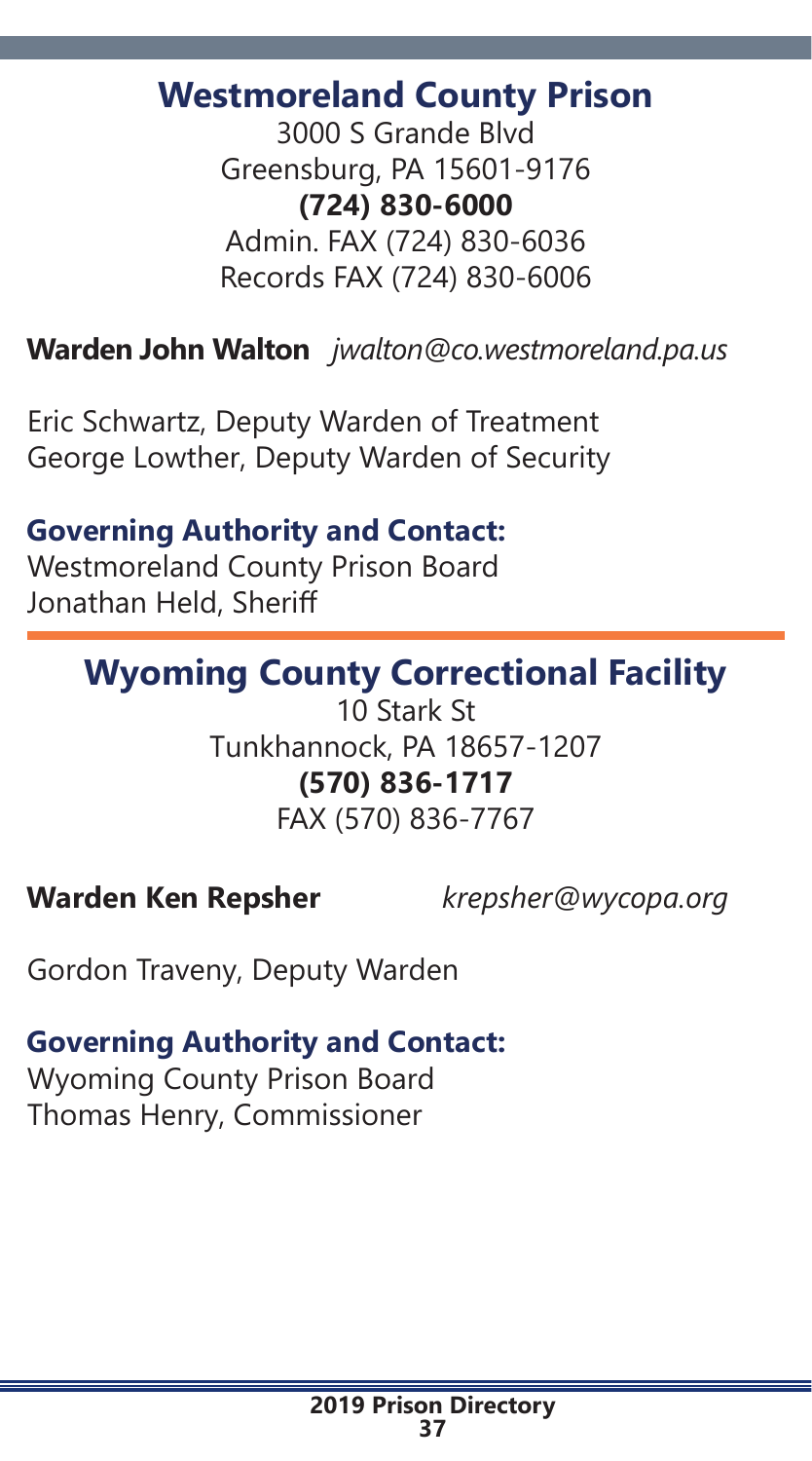# **York County Prison**

3400 Concord Rd York, PA 17402-9007 **(717) 840-7580** FAX (717) 840-7437

**Warden Clair Doll** *crdoll@yorkcountypa.gov*

Adam Ogle, Deputy Warden of Security Services Valerie Conway, Deputy Warden of Centralized Services

#### **Governing Authority and Contact:**

York County Prison Board of Inspectors Doug Hoke, Commissioner, Chairperson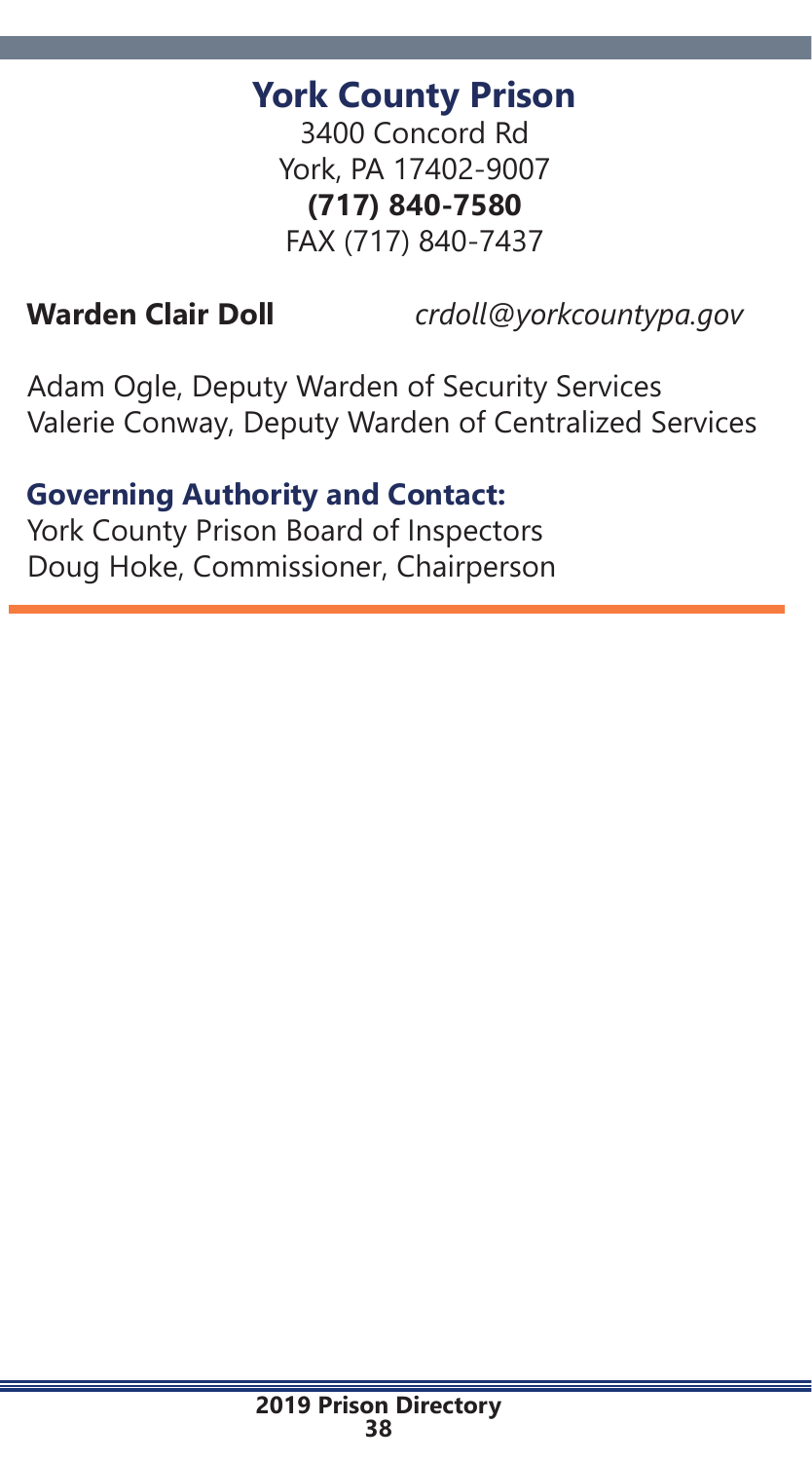# **STATE CORRECTIONAL FACILITIES**

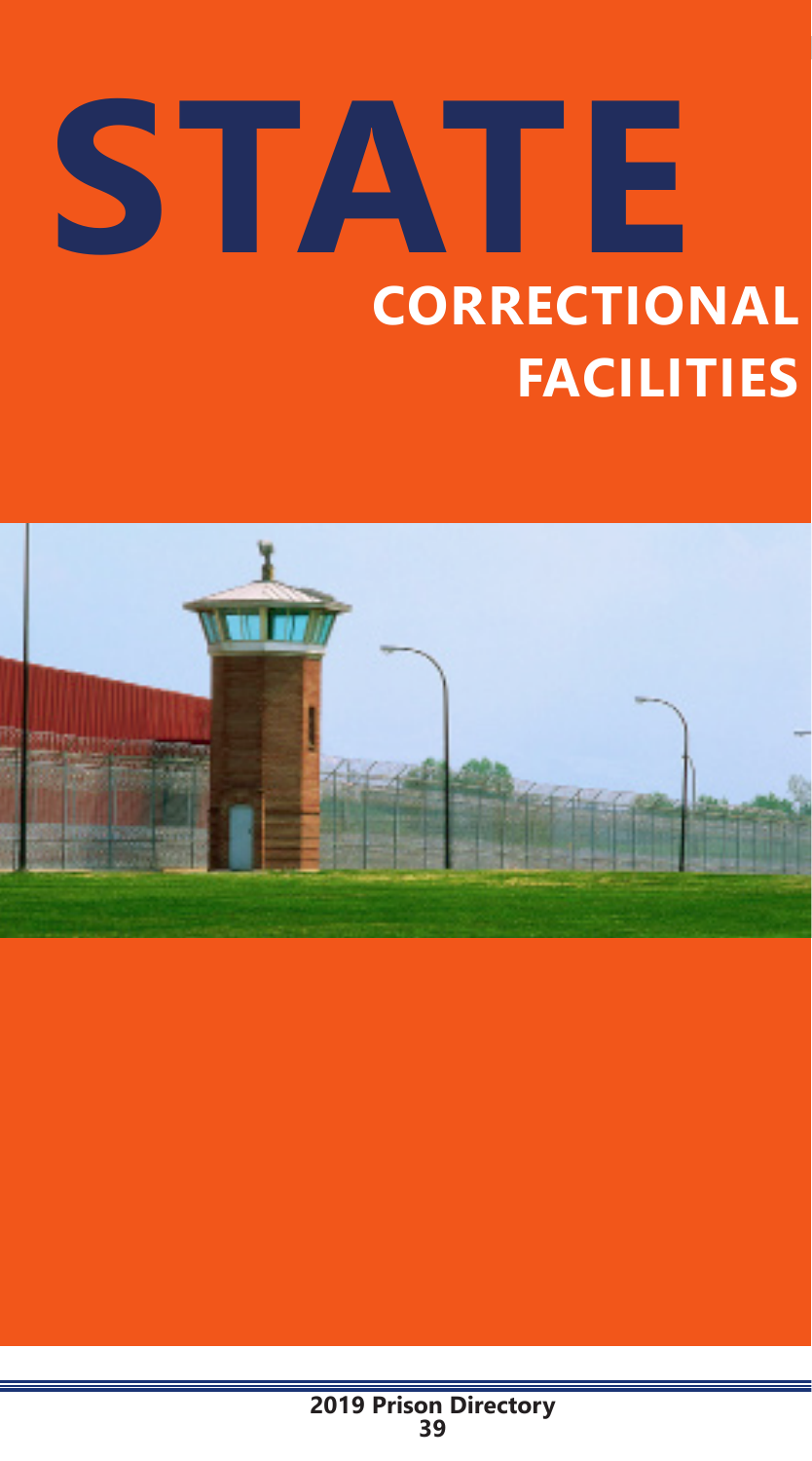# **ALBION**

Michael Clark, Superintendent 10745 Route 18 Albion, PA 16475-0001 **(814) 756-5778**

# **BENNER TOWNSHIP**

Robert Marsh, Superintendent 301 Institution Drive Bellefonte, PA 16823 **(814) 353-3630**

# **CAMBRIDGE SPRINGS**

Lonnie Oliver, Superintendent 451 Fullerton Avenue Cambridge Springs, PA 16403-1238 **(814) 398-5400**

# **CAMP HILL**

Laurel Harry, Superintendent PO Box 8837, 2500 Lisburn Road Camp Hill, PA 17001-8837 **(717) 737-4531**

# **CHESTER**

Marirosa Lamas, Superintendent 500 E. Fourth St. Chester, PA 19013-4551 **(610) 490-5412**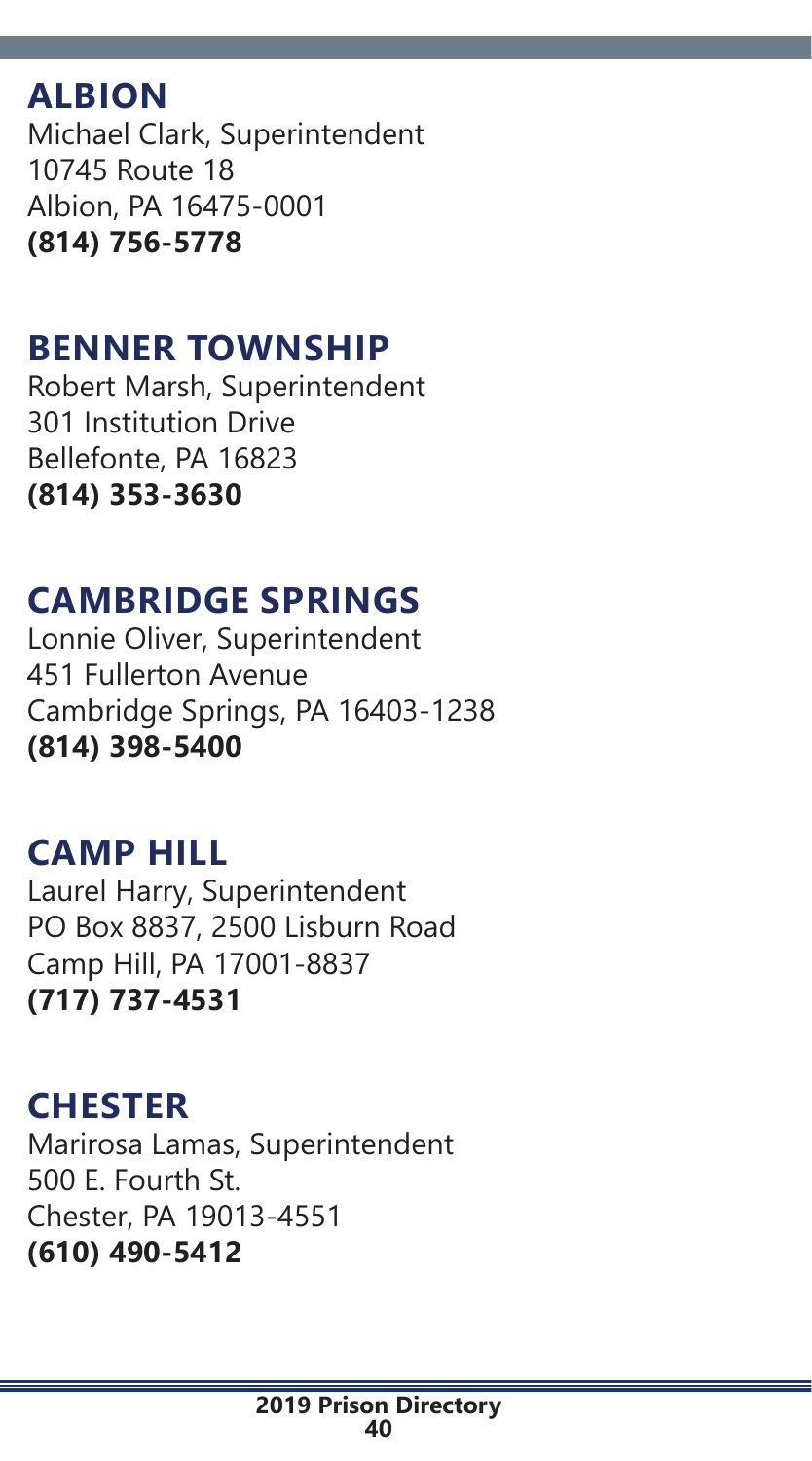# **COAL TOWNSHIP**

Thomas McGinley, Superintendent 1 Kelley Drive Coal Township, PA 17866-1020 **(570) 644-7890**

#### **DALLAS** Larry Mahally, Superintendent 1000 Follies Road

Dallas, PA 18612-0286 **(570) 675-1101**

# **FAYETTE**

Mark Capozza, Superintendent 50 Overlook Drive LaBelle, PA 15450-1050 **(724) 364-2200**

#### **FOREST** Michael Overmyer, Superintendent 286 Woodland Drive, PO Box 307 Marienville, PA 16239-0307 **(814) 621-2110**

# **FRACKVILLE**

Kathy Brittain, Superintendent 1111 Altamont Blvd. Frackville, PA 17931-2699 **(570) 874-4516**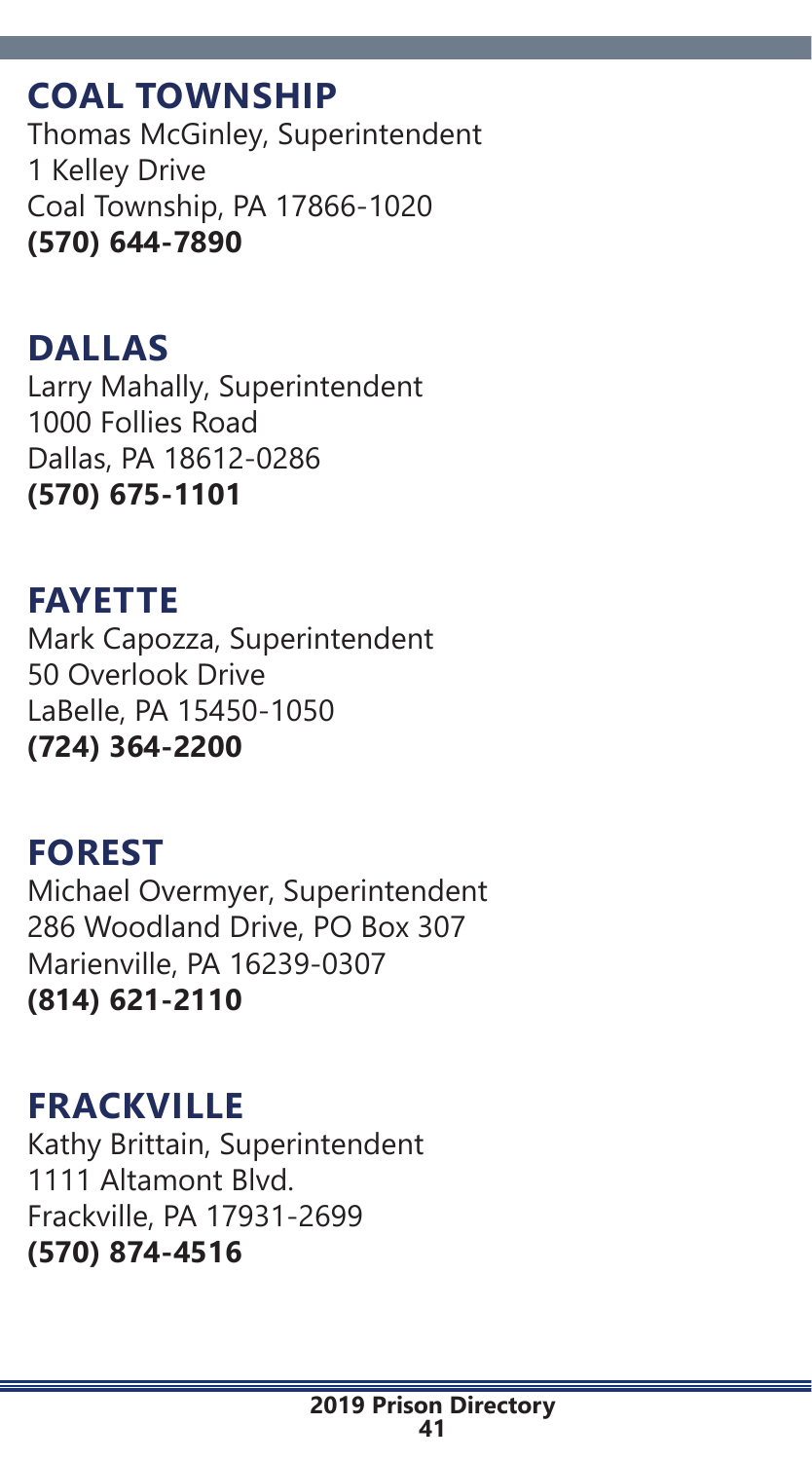# **GREENE**

Robert D. Gilmore, Superintendent 169 Progress Drive Waynesburg, PA 15370-8090 **(724) 852-2902**

# **HOUTZDALE**

Barry Smith, Superintendent 209 Institution Drive, PO Box 1000 Houtzdale, PA 16698-1000 **(814) 378-1000**

# **HUNTINGDON**

Kevin Kauffman, Superintendent 1100 Pike Street Huntingdon, PA 16654-1112 **(814) 643-2400**

# **LAUREL HIGHLANDS**

Melissa Hainsworth, Superintendent 5706 Glades Pike, PO Box 631 Somerset, PA 15501-0631 **(814) 445-6501**

# **MAHANOY**

Theresa DelBalso, Superintendent 301 Morea Road Frackville, PA 17932 **(570) 773-2158**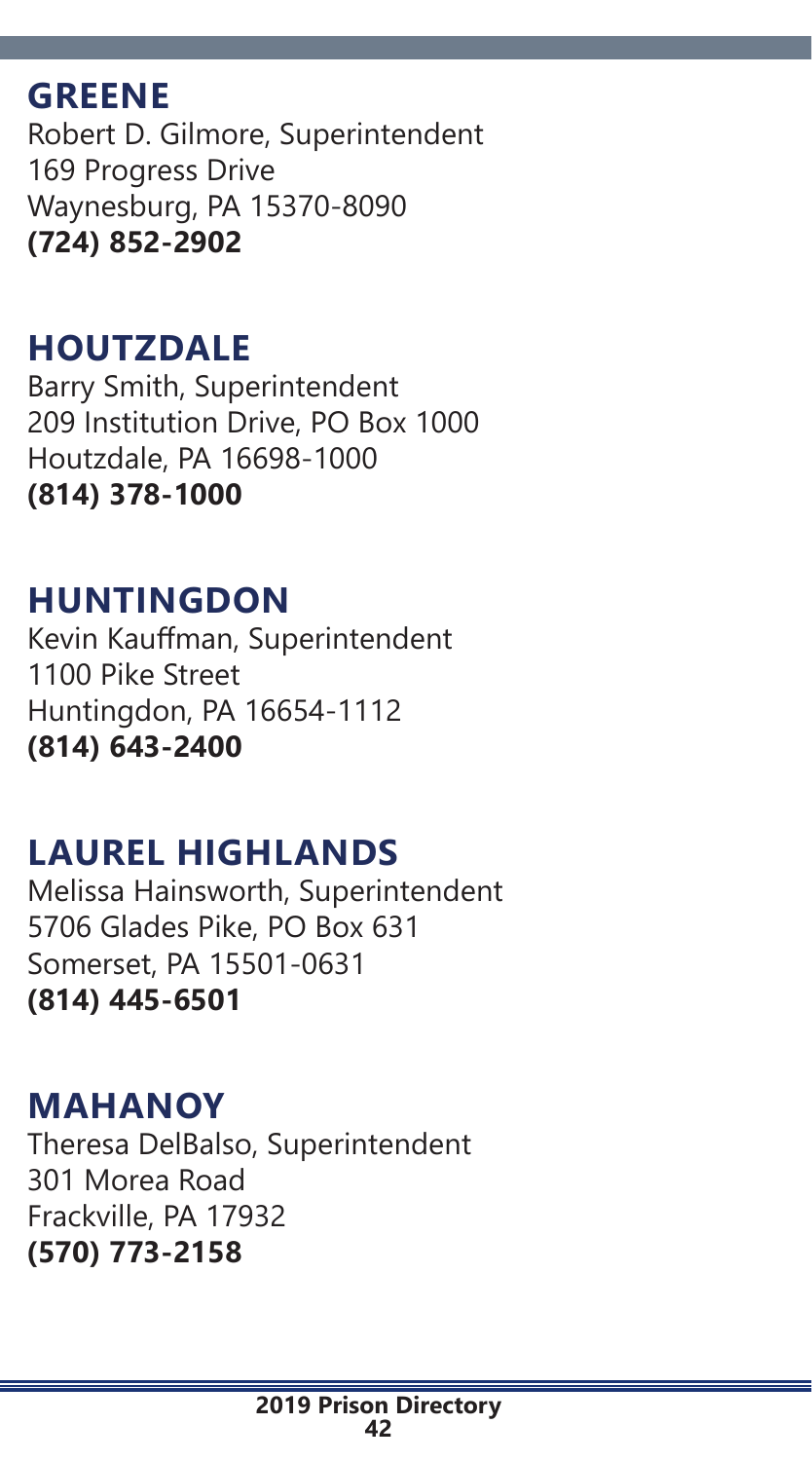# **MERCER**

Melinda Adams, Superintendent 801 Butler Pike Mercer, PA 16137 **(724) 662-1837**

# **MUNCY**

Wendy Nicholas, Superintendent PO Box 180, Route 405 Muncy, PA 17756-0180 **(570) 546-3171**

# **PA DOC TRAINING ACADEMY**

Michael Dooley, Director 1451 North Market Street Elizabethtown, PA 17022-1299 **(717) 367-9070**

# **PHOENIX**

Tammy Ferguson, Superintendent 1200 Mokychic Drive Collegeville, PA 19426 **(610) 409-7890**

# **PINE GROVE**

Lee Estock, Superintendent 189 Fyock Road Indiana, PA 15701-6542 **(724) 465-9630**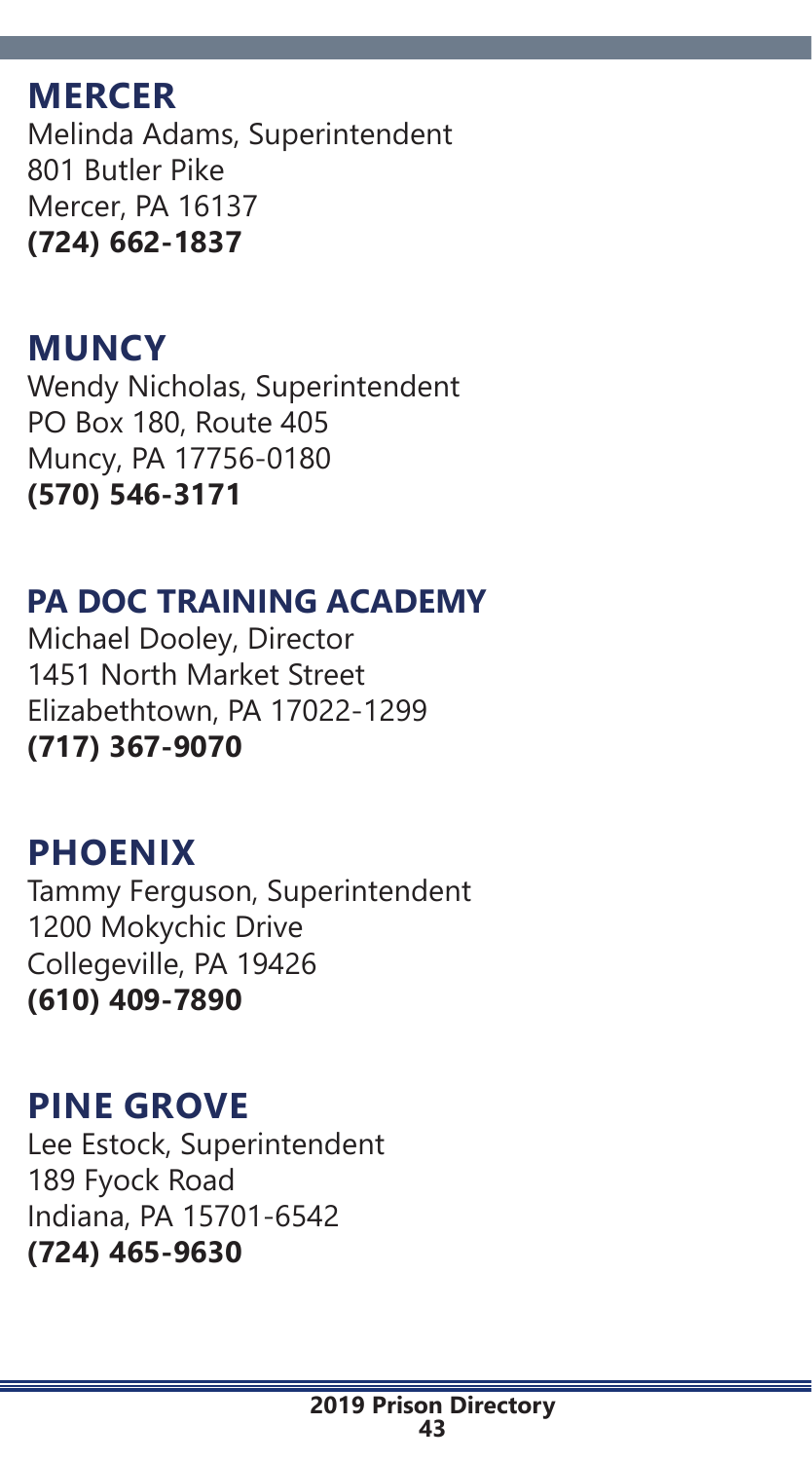# **QUEHANNA BOOT CAMP**

Mary Natoli, Superintendent 4395 Quehanna Highway Karthaus, PA 16845-9714 **(814) 263-4125**

# **RETREAT**

Bernadette Mason, Superintendent 660 State Route 11 Hunlock Creek, PA 18621-3136 **(570) 735-8754**

# **ROCKVIEW**

Mark Garman, Superintendent Route 26, 1 Rockview Place Bellefonte, PA 16823 **(814) 355-4874**

# **SMITHFIELD**

Jamey Luther, Superintendent 1120 Pike Street Hungtindon, PA 16652 **(814) 643-6520**

# **SOMERSET**

Eric Tice, Superintendent 1590 Walters Mill Road Somerset, PA 15510-0001 **(814) 443-8100**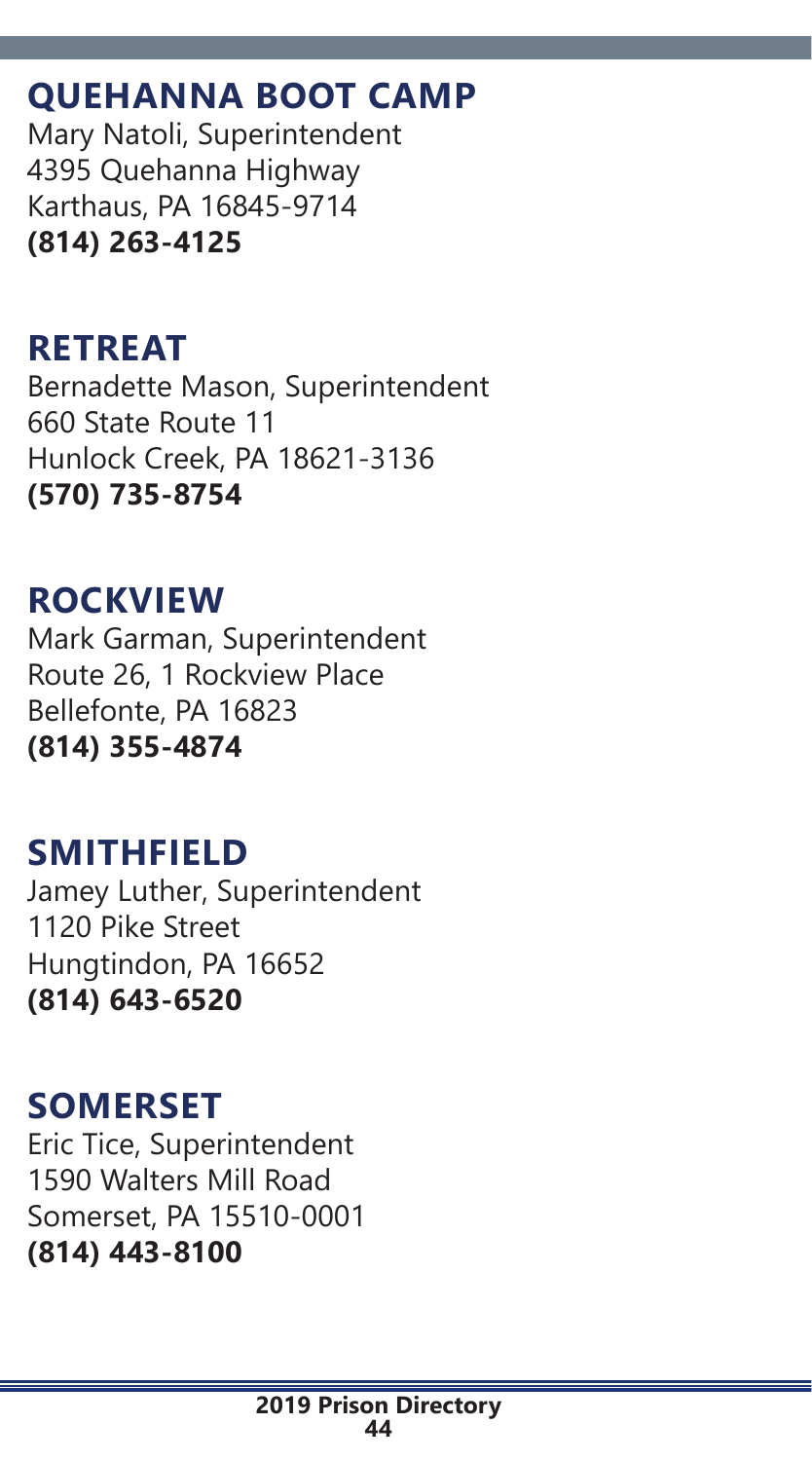# **WAYMART**

Kevin Ransom, Superintendent PO Box 256, Route 6 Waymart, PA 18472-0256 **(570) 488-5811**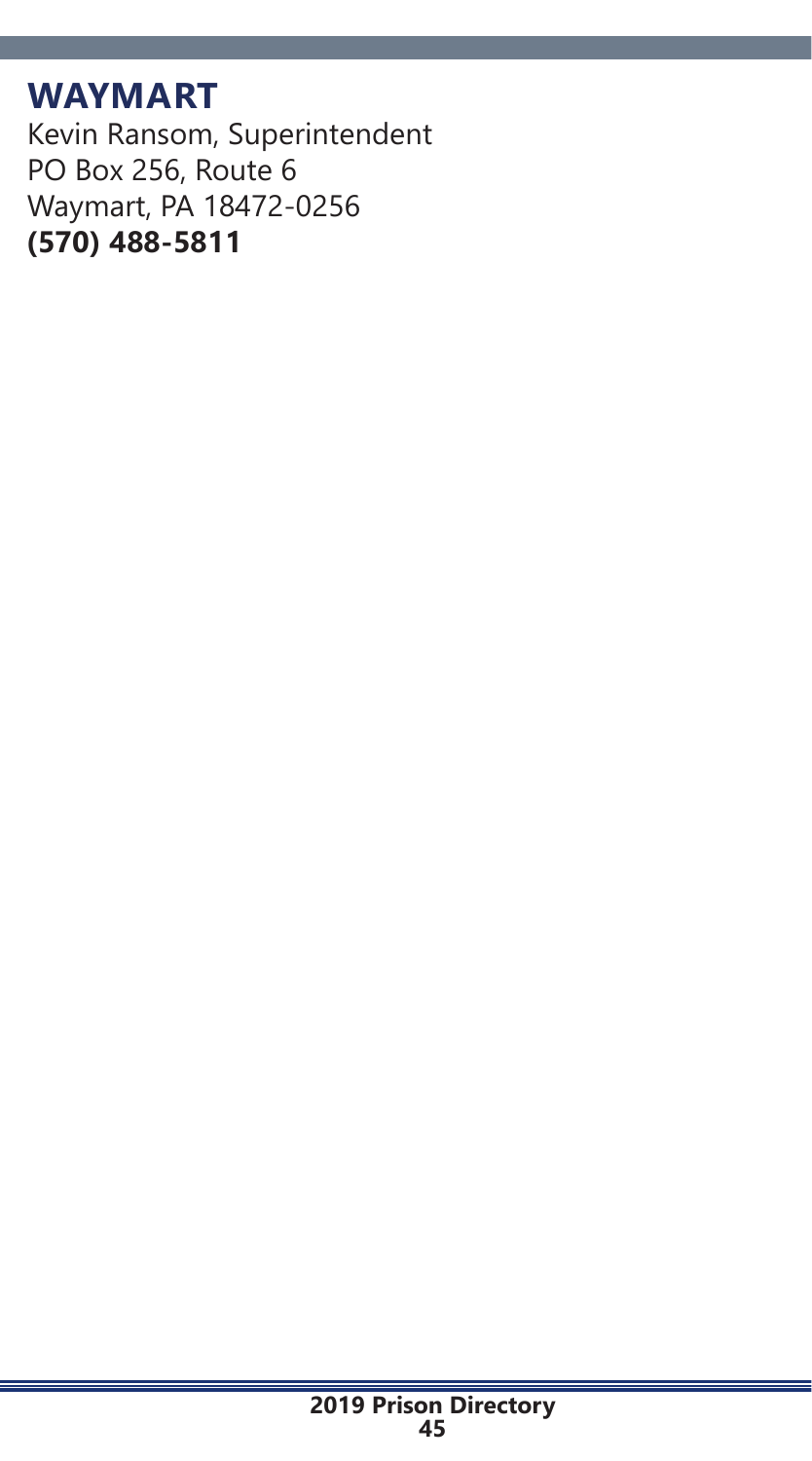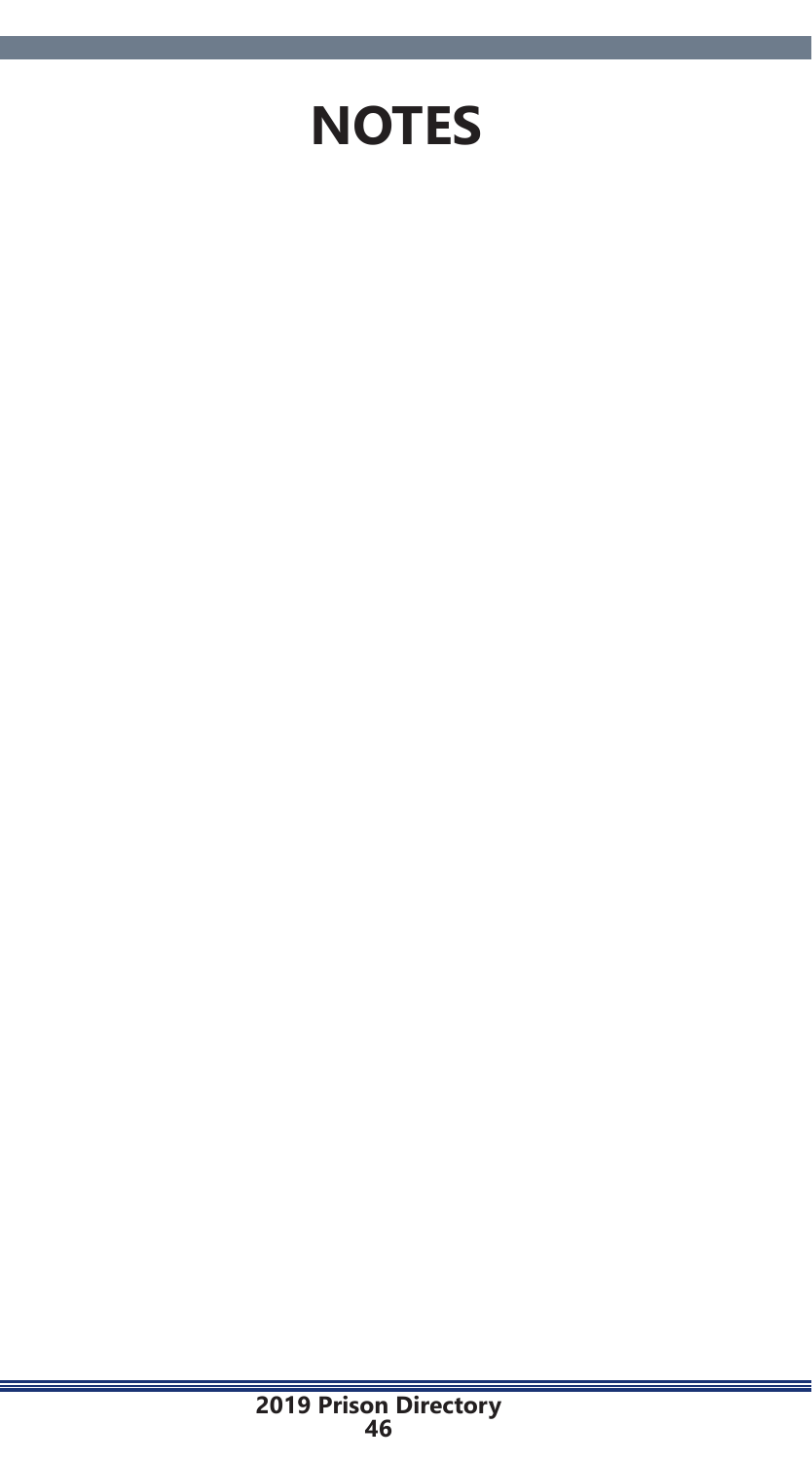# **PIMCC** is proud to provide you with the 2019 edition of the **Pennsylvania County Prison Directory**

While we will continue to print hard copies of the Directory, this same information can now be found online! Visit the CCAP website at

# *www.pacounties.org*

Go to CCAP's website and click on Programs and Services. Click on Insurance then Financial Solutions. Click on the PIMCC logo. The link to the PIMCC Online Directory is located on the top right side of the page.

For help, or to advise us of changes, contact Desiree J. Nguyen at (717) 736-4779.